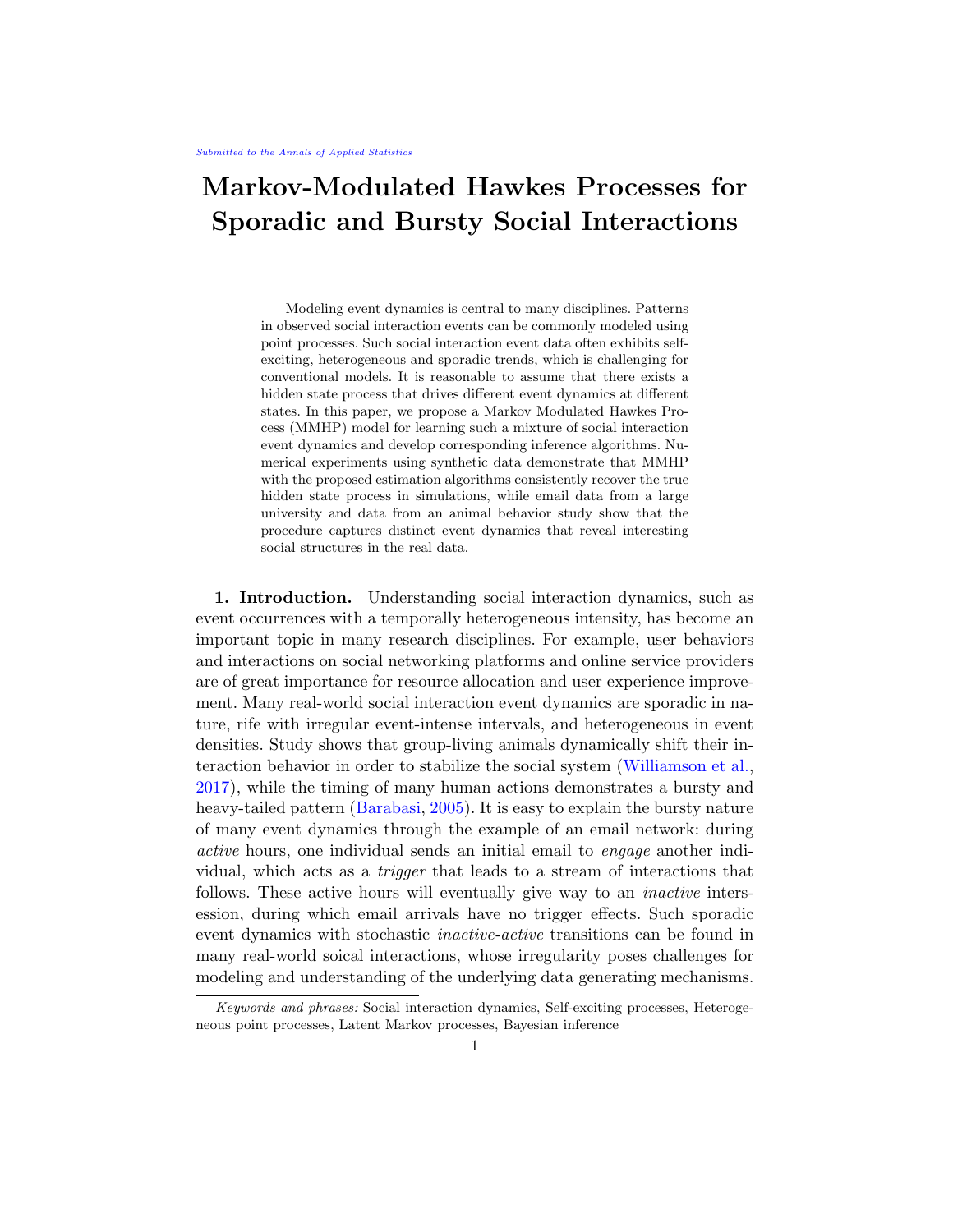One example of dynamics of this form is the times of emails between users in a large university, as first collected and analysed by Kossinets and Watts (2006). Figure [1](#page-1-0) illustrates emails from one user to another in this network over one academic semester (122 days). The data shows distinct periods of activity, such as at the start and end of this time period, along with periods with less frequent interactions.

Common practices in modeling social interaction event dynamics are generally grouped into two categories. The first type computes aggregated counts of events that are captured in fixed-length time intervals, and then applies time series models for count data (e.g., Blei and Lafferty 2006). The second type directly models continuous-time event occurrences via conditional intensity functions (e.g., [Weiss et al.](#page-22-1) [2012\)](#page-22-1). The first approach requires unnecessary aggregation of the data, which inevitably leads to information loss. In most cases, the time series models make assumptions about the true data generating process that are hard to validate. Another common challenge with the first approach is choosing the "right" length of time intervals that strikes a balance between count sparsity and information loss, as demonstrated further in Supplement [S1.1.](#page-23-0) This can be especially challenging when arrivals are both sporadic and bursty. The continuous-time approach is a more direct modeling of event dynamics. In recent literature, efforts along

<span id="page-1-0"></span>

Fig 1: Observed social interactions consisting of emails sent between a pair of users in a large university, as described in Kossinets and Watts (2006). (a) describes event arrival times over one semester, with a kernel density estimate for a small bandwidth overlaid, while (b) shows the distribution of interevent waiting times. At certain times events arrive at a very high density. The kernel density (red line) is added to help illustrate these events.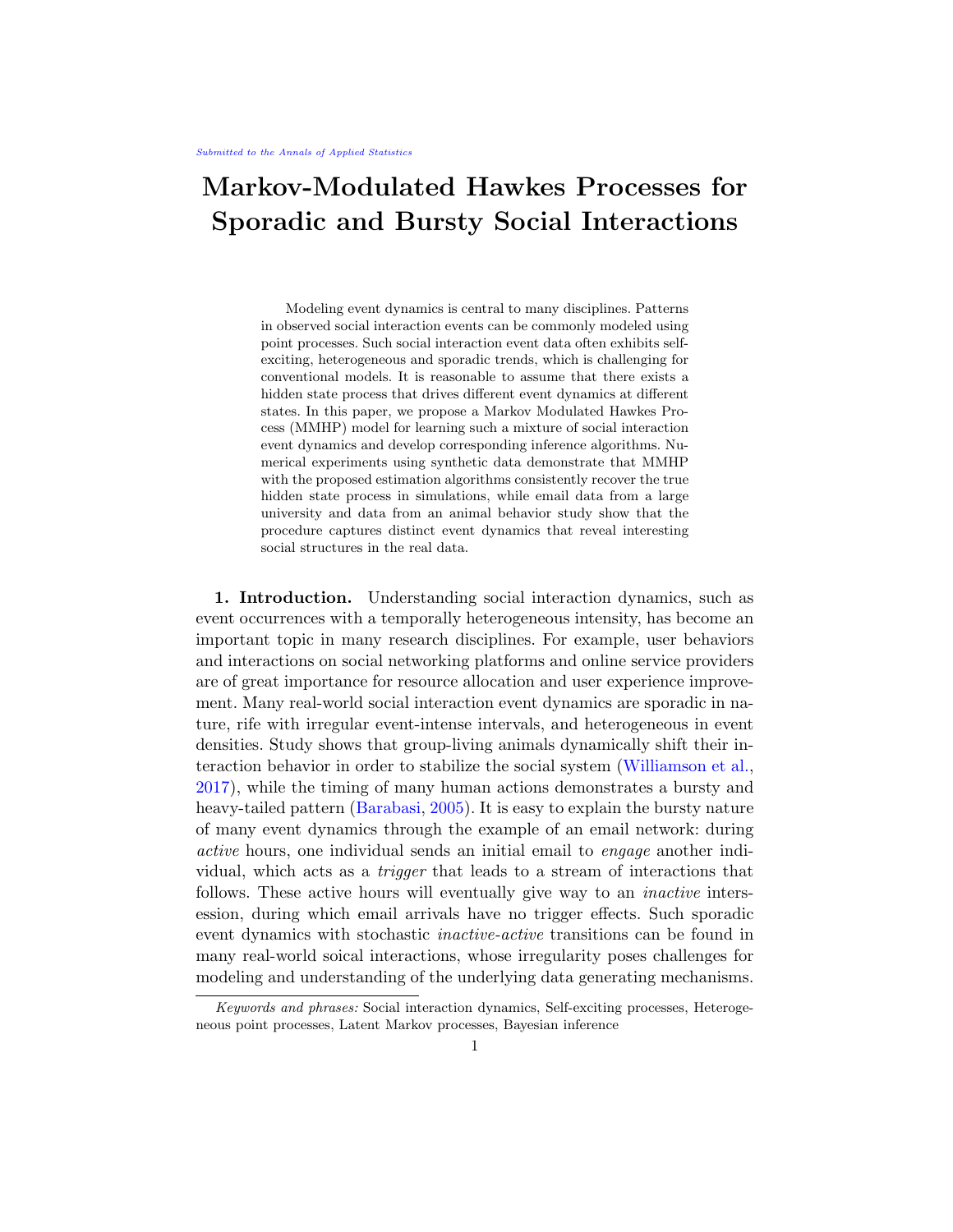this line often treat the observed event arrival times as (heterogeneous) point processes and model their intensity functions with incorporated excitatory triggers (Simma and Jordan, 2010; [Zhao et al.,](#page-22-2) [2015\)](#page-22-2), event history (Perry and Wolfe, 2013), and/or latent Markov processes (Scott and Smyth, 2003).

Poisson processes are the most widely used models for social interaction event arrival times. These models assume a constant event intensity over time and independent event arrivals. For a Poisson process with rate , the waiting time between events follows an exponential distribution with mean 1=. However, in practice, the timing of events often follows non-Poisson patterns (Barabasi, 2005). Figure [1-](#page-1-0)(b) displays the distribution of interevent waiting times for the social interactions between a pair of email users shown in Figure [1-](#page-1-0)(a). There are departures from an exponential distribution, with the rate being the maximum likelihood estimate. Most notable are departures at the two ends of the distribution that correspond to bursty arrivals and a heavy-tail in waiting times, which have been noted in the literature (Barabasi, 2005).

The Hawkes process (Hawkes, 1971), a self-exciting process, has been proposed as an alternative to address non-Poisson bursts in event dynamics. In a Hawkes process, at the arrival of an event, the event occurrence intensity is elevated. This boost in event rate is sustained for a short period of time that follows. Hawkes processes have been shown to capture bursty patterns in human activities reasonably well (Linderman and Adams, 2014; [Wang](#page-22-3) [et al.,](#page-22-3) [2016\)](#page-22-3), but are inadequate to address the existence of extended 'silent period' and isolated events. Under a Hawkes process, once an event has occurred, it will always induce an incentive for future events to occur in a short period of time immediately following the "triggering" event. However, in reality, long intervals of inactivity or low activity rate between bursts of events are ubiquitous. A more flexible model is needed to address the heavy-tailed distribution of interevent waiting times.

One model that addresses such heterogeneity in interevent waiting times is the Markov Modulated Poisson Process (MMPP) (Fischer and Meier-Hellstern, 1993), which is a doubly stochastic Poisson process with its arrival rate modulated by an underlying Markov process. It assumes that the rate of event arrivals depends on a latent state variable. Conditioning on a given latent state, the arrival of events follows a homogeneous Poisson process. We fit MMPP to data on interactions from the same pair of directed emails in Figure [1,](#page-1-0) see Figure 2-(a). The inferred latent MMPP state (blue line) fails to capture the different event dynamics patterns. In other words, the observed sporadic event dynamics cannot be explained simply by different rates of incidents. Rather, they suggest different levels of temporal dependence.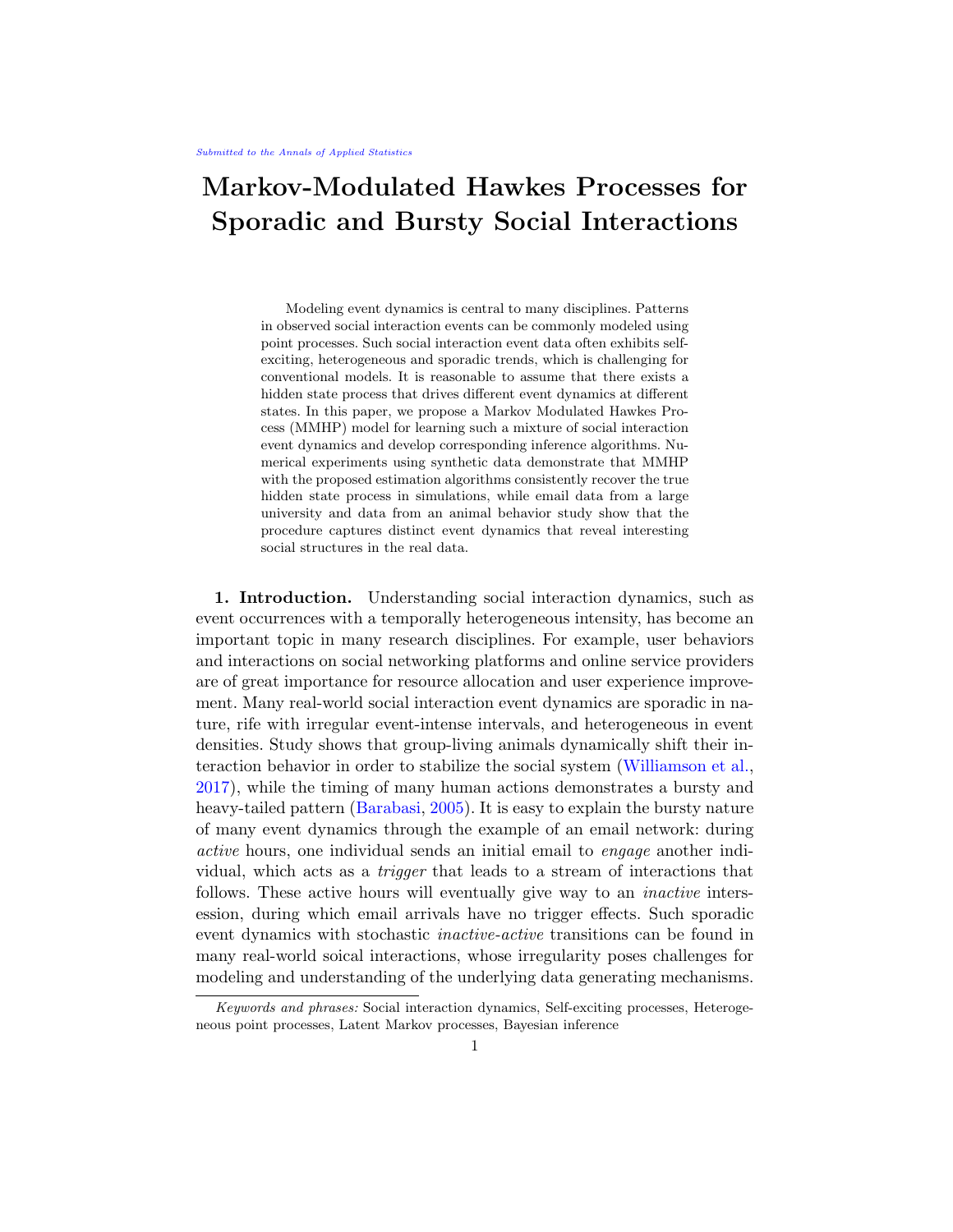Fig 2: Conventional models applied to the same set of interaction times from a pair of email users as in Figure [1](#page-1-0).(a) Interactions with inferred latent states (black crosses) by Markov Modulated Poisson Process (MMPP) (Fischer and Meier-Hellstern, 1993) with latent trajectory (blue line) and one-standard-error band (blue shade) bounded to be between  $0$  and  $(b)$ . The estimated latent state using Markov Modulated Hawkes Process with stepwise decay (MMHPSD) [\(Wang et al.](#page-22-4), 2012). Overlaid is a KDE with small bandwidth (red line). Both MMPP and MMHPSD failed to detect segments of di erent types of social interactions, as further demonstrated in Supplement S1.2.

In this paper, we address the modeling of sporadic interevent waiting times, commonly found in real-world social interaction event dynamics. Combining Markov modulation and the Hawkes process, we propose a Markov Modulated Hawkes Process (MMHP) model and develop corresponding inference algorithms. As shown in Figure 2, the interevent time density from real data includes both short \bursty periods" and extented \silent periods" with isolated events. Our model, on one hand, will address the limitation of the Hawkes process in capturing \silent periods" and isolated events. On the other hand, it will extend the exibility of the MMPP to allow \bursty periods".

Wang et al. (2012) considered a related strategy, where a Hawkes process with step-wise decay was introduced into the MMPP framework (MMH-PSD) to model variation in seismicity during earthquake sequences. From a modeling perspective, MMHPSD assumes that each event occurrence creates a constant in
uence on the intensity function that accumulates with that of other events. This in
uence is reduced to a lower constant by each event that occurs afterwards. This assumption is not 
exible enough to describe certain social event arrivals as it ignores time-decaying e ects of previous events as time elapses. The estimation of MMHPSD was implemented using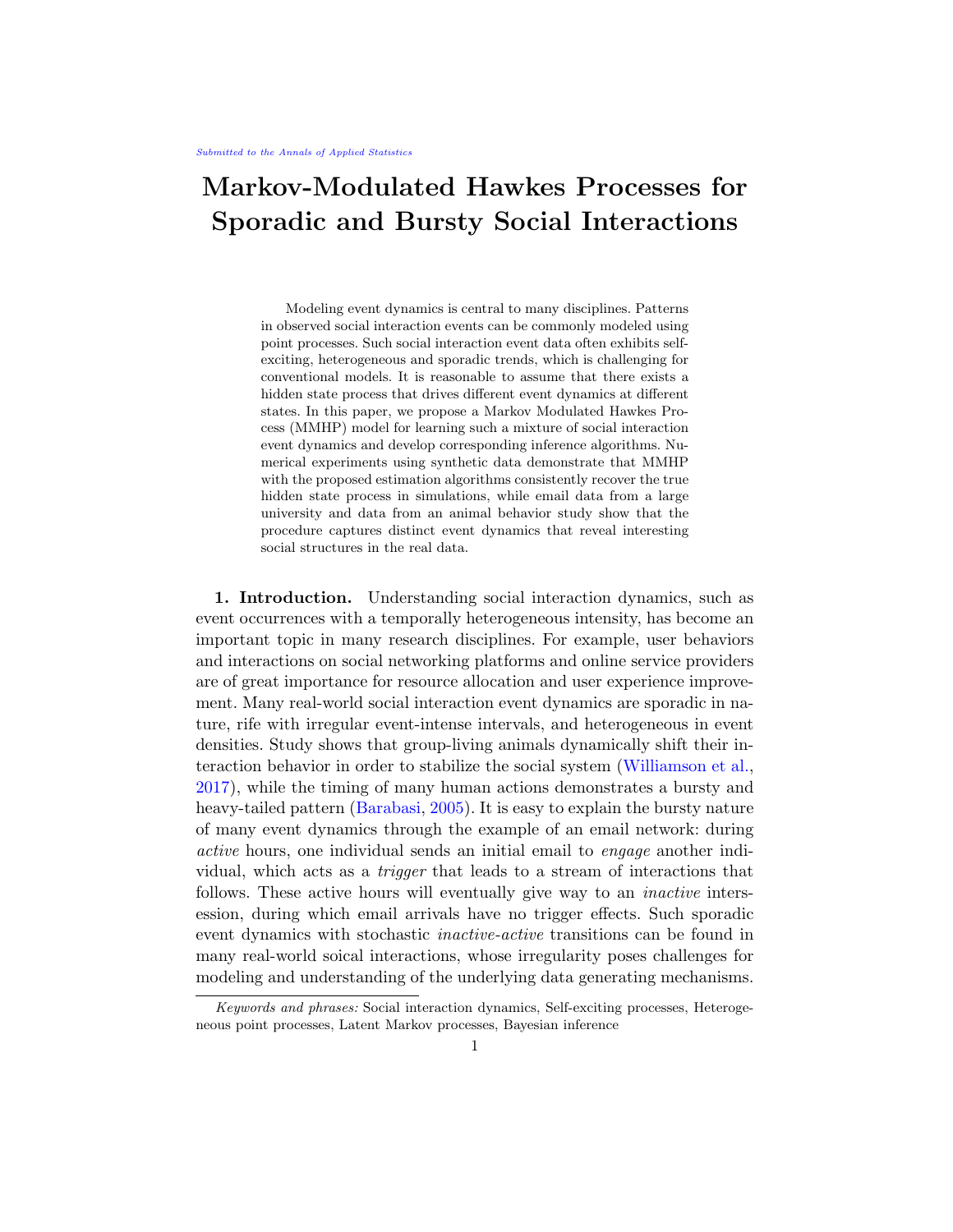the EM algorithm (Dempster et al., 1977), where the M-step computation highly relies on the piece-wise constant assumption. It is therefore di cult to generalize this procedure to the more widely-used exponential kernel for Hawkes processes. The blue line in Figure 2-(b) shows the tted latent state using the MMHPSD model, where we can see that the latent process is `activated' by nearly every event occurrence, classifying several events in the active state. When there is no event, the state immediately drops to state 0. This is the drawback in using a piece-wise constant intensity function that renders the inference dependent only on local patterns (event versus no events). It fails to detect a stable global latent process that represents a mixture of event dynamics.

Our proposed model considers the Hawkes process with exponential decay, the original more general de nition of the Hawkes process. This allows us to e ciently and explicitly model the extent of in uence that past events have on the arrival intensity of future events. We derive a novel inference algorithm to solve the computational challenge, providing a close mean-eld variational approximation (Blei et al., 2017) of the original likelihood. This novel approximation allows the model inference to be carried out using techniques from the forward-backward algorithm (Rabiner, 1989) and the Viterbi algorithm (Rabiner, 1989), which can be easily generalized to estimate other related models, e.g., MMPP and MMHP with stepwise decay or other kernel functions. This inference procedure can be incorporated into posterior inference under a Bayesian framework that allows us to quantify uncertainty in the model estimates, especially for the latent state process. We evaluate the performance of MMHP using experiments on synthetic data, real email data from Kossinets and Watts (2006) and mice interaction data from Williamson et al. (2016). MMHP is shown to have excellent model estimation and reliable recovery of the latent states (active versusinactive) for synthetic event dynamics with ground truth. MMHP is also better able to capture the dynamics underlying email interactions than previous models. When applied to interaction dynamics among cohorts of male mice, MMHP identies two types of ghting activity states with di erent social structures.

2. Markov Modulated Hawkes Processes. We rst introduce the proposed MMHP model for sporadic event dynamics given observed event arrival times. We start with the notation that is necessary for our discussion. Then, we lay down the background on point processes in general with a focus on the Hawkes process. Finally, we introduce the proposed MMHP, a latent variable model with Hawkes process modulated by a Markov process.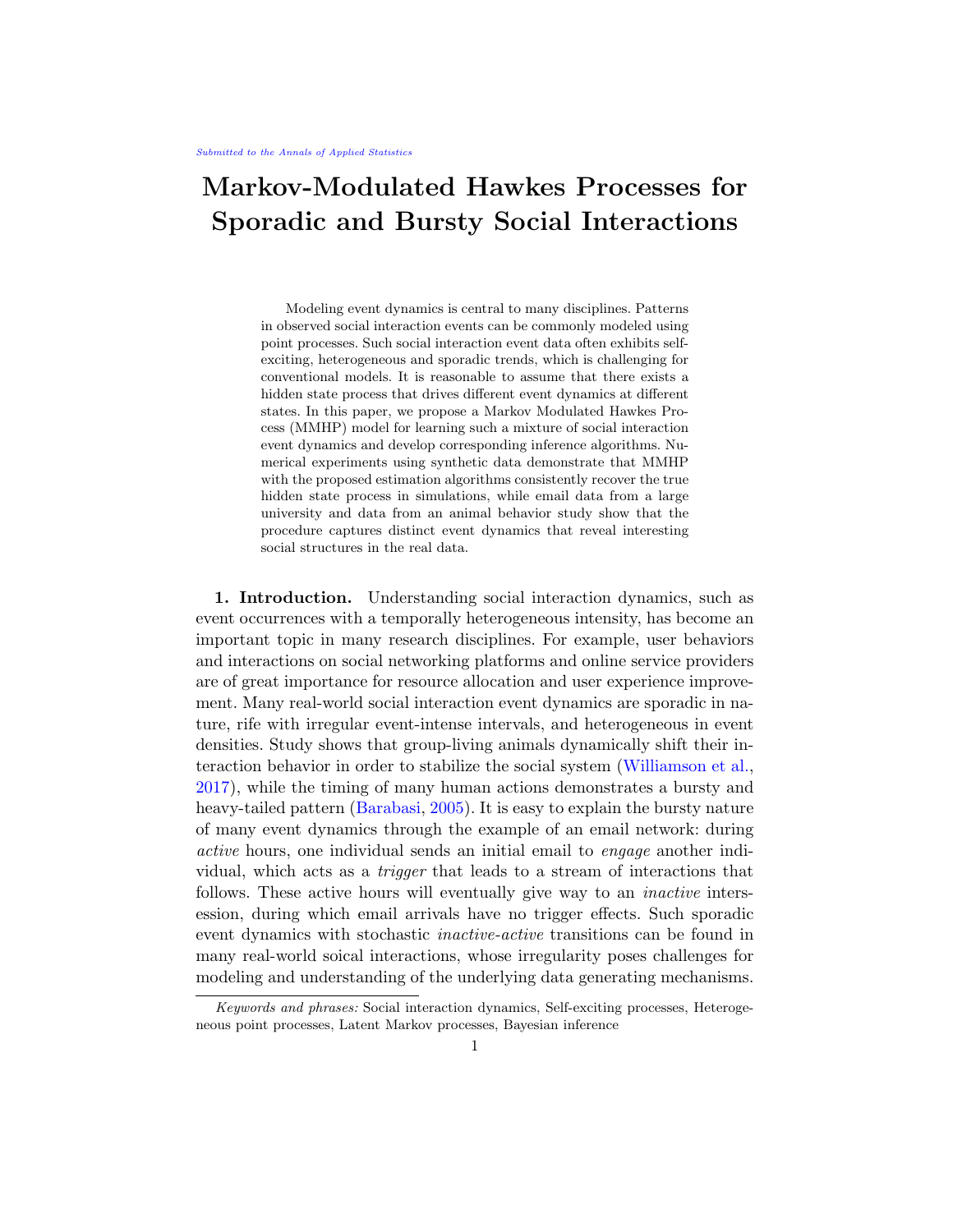Notation for event arrival time data. We consider event arrival time data that consists of all event history up to a nal-observation time  $T: H(T) =$ f t<sub>m</sub> g<sub>M=0</sub>, where t<sub>0</sub> = 0, t<sub>M</sub> = T, and M is the total number of events. The sequence of interevent waiting times is denoted by  $\quad$  t<sub>m</sub> := t<sub>m</sub> t<sub>m 1</sub>g<sub>m=1</sub>, which is equivalent to the event time H(T).

Background on point process models. An equivalent representation of a point process H(T) = ft<sub>m</sub>g $_{m=0}^{M}$  is via a counting process Let N(t) be a right-continuous point process that records the number of events observed during the interval [0 ; t]. The conditional intensity function given the history up to time  $t$ ,  $H(t)$ , is

$$
(tjH(t)) = \lim_{t \to 0} \frac{Pr(N(t + t) - N(t)) = 1jH(t))}{t}.
$$

The likelihood function for a sequence of events up to time  $H(T) = ft_1 <$  $:::$  < t  $_{M}$  g, is then

(2.1) 
$$
\begin{array}{c}\n\mathbf{M} & n & Z_T & 0 \\
(mjH(t_m)) \exp \begin{array}{cc}\n\mathbf{M} & \mathbf{I} & \mathbf{I} \\
0 & \mathbf{I} & \mathbf{I}\n\end{array}\n\end{array}
$$

The Hawkes process Hawkes, 1971) is a self-exciting process that can explain bursty patterns in event dynamics. For a univariate model with the widely used exponential kernel<sup>1</sup>, the intensity function is de ned as

(2.2) 
$$
Z_{t} = \begin{cases} 1 + \frac{Z_{t}}{2} e^{(t-s)} dN_{s} = 1 + \frac{X}{t_{m} \times t} e^{(t-t_{m})}; \end{cases}
$$

where  $1 > 0$  speci es the baseline intensity,  $> 0$  calibrates the instantaneous boost to the event intensity at each arrival of an event, and  $> 0$ controls the decay of past events' in
uence over time. Hawkes processes have successfully been used to model dynamics in elds such as nance (Hawkes, 2018) and Neuroscience (Linderman and Adams, 2014).

Modulation by a latent Markov process. In Fischer and Meier-Hellstern  $(1993)$ , the original Poisson process was extended to be nodulated by a latent continuous-time Markov chain (CTMC), primarily to address the commonly non-Poisson pattern where the event dynamics alternate between long waiting times and intervals of more intensive events. More speci cally, this

 $10$ ther kernel functions such as a powerlaw kernel have also been used in applications in seismology and nance.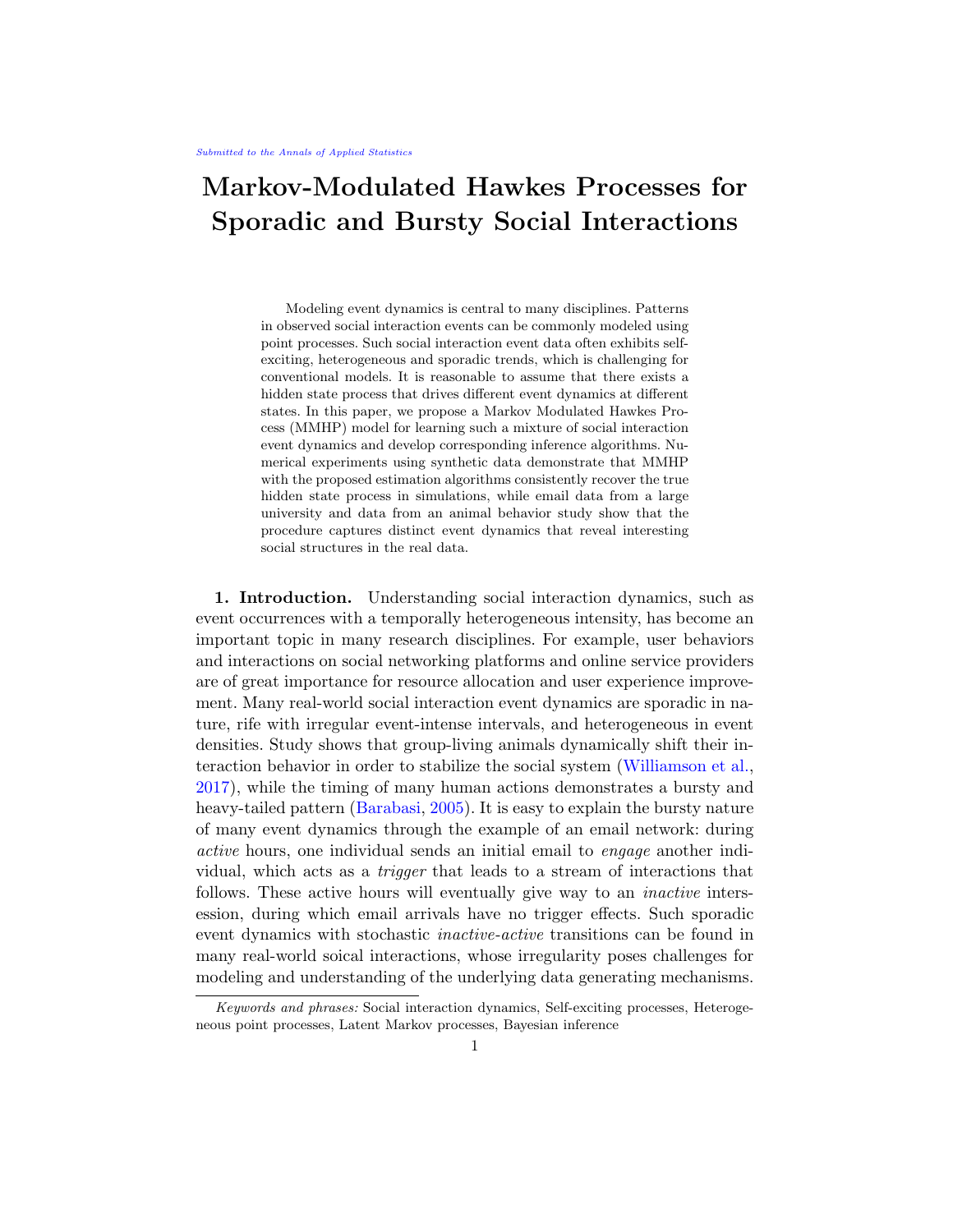Markov Modulated Poisson Process (MMPP) model is a doubly stochastic Poisson process whose arrival rate is given by<sub>Z(t)</sub>.  $Z(t)$  is an irreducible Markov process with R-states that is independent of the arrival process. When the Markov process $Z(t)$  is in state r (r 2 f 1; :::; Rg), arrivals occur according to a Poisson process of rate<sub>r</sub>. In this paper, we will consider a two-state  $Z(t)$  that takes values 0 or 1. All the following discussion can be generalized to anR-state Z(t).

MMPP assumes a constant event intensity conditioning on the latent state Z(t). For sporadic event dynamics with bursts, isolated incidents and long waiting times, we propose to use Hawkes process to model a self-exciting  $1(t)$  instead of using a constant rate  $1$ , when the underlying Markov process is in the active state  $\mathbb{Z}(t) = 1$ . This Hawkes process  $_1(t)$  considers the whole event history up to current time t, i.e.,  $H(t)$ . When  $Z(t) = 0$ , the point process follows homogeneous Poisson process with rate. Modulating the intensity function using a latent two-state Markov process  $Z(t)$  allows us to extract segments with heterogeneous event dynamic $\mathbf{z}(t)$  is described by an initial probability vector  $:= (1 \ 0, 0)$ , and an in nitesimal generator matrix Q, where

$$
Q = \begin{array}{cc} q_{1;1} & q_{1;0} \\ q_{0;1} & q_{0;0} \end{array} = \begin{array}{cc} q_1 & q_1 \\ q_0 & q_0 \end{array}:
$$

For eacht 0, there is a probability transition matrix, denoted as  $P(t)$  := [P<sub>ij</sub> (t)]<sub>i;j 2f <sub>0;1g</sub>. Each entry P<sub>ij</sub> (t) is de ned as the probability that the chain</sub> will be in state j at time  $u + t$  (t > 0) given the chain is in state i at time u, i.e. for eachu 0,

$$
P_{ij}(t) = P(Z(u + t) = j)Z(u) = i)
$$
:

The likelihood of the full trajectory of the hidden state  $f Z(t)$ ;  $t \overline{T} g :=$  $Z(T)$  can be written in terms of the following su cient statistics: initial state  $Z(0)$ , the number of jumps K and the successive transition time points f  $u_1$ ; ...;  $u_K$  g, given parameters, q<sub>1</sub> and q<sub>0</sub>. Further, denote  $s_k$  as the state of Z(t) during  $[u_{k-1}; u_k)$ , and  $u_k = u_{k-1}$ , as shown in Figure 3. Then the likelihood function is written as

$$
P\left(Z\left(T\right)j\ ;Q\ \right)=\ \ _{0}^{l\ f\ Z\ (0)=0\ g} (1\ \ _{0})^{l\ f\ Z\ (0)=1\ g}[\begin{matrix} \ \ \mathsf{Y} \\ \ \ \mathsf{q}_{k} \ e^{-q_{k_{k}}} \end{matrix}\ u_{k}\ \frac{\mathsf{q}_{k_{k}};s_{k+1}}{\mathsf{q}_{k_{k}}} ]e^{-q_{k_{k+1}}}\ u_{K+1}\ :\\
$$

Let  $\,$  denote the entire set of parameters, i.e., f  $\,$ <sub>0</sub>;  $\,$ <sub>1</sub>; ; ; ; q  $\,$ <sub>1</sub>;  $q$ <sub>0</sub>g. The complete-data likelihood for, under MMHP, is then

(2.3) 
$$
P(H(T); Z(T)j) = P(Z(T)j) \quad P(H(T)j ; Z(T));
$$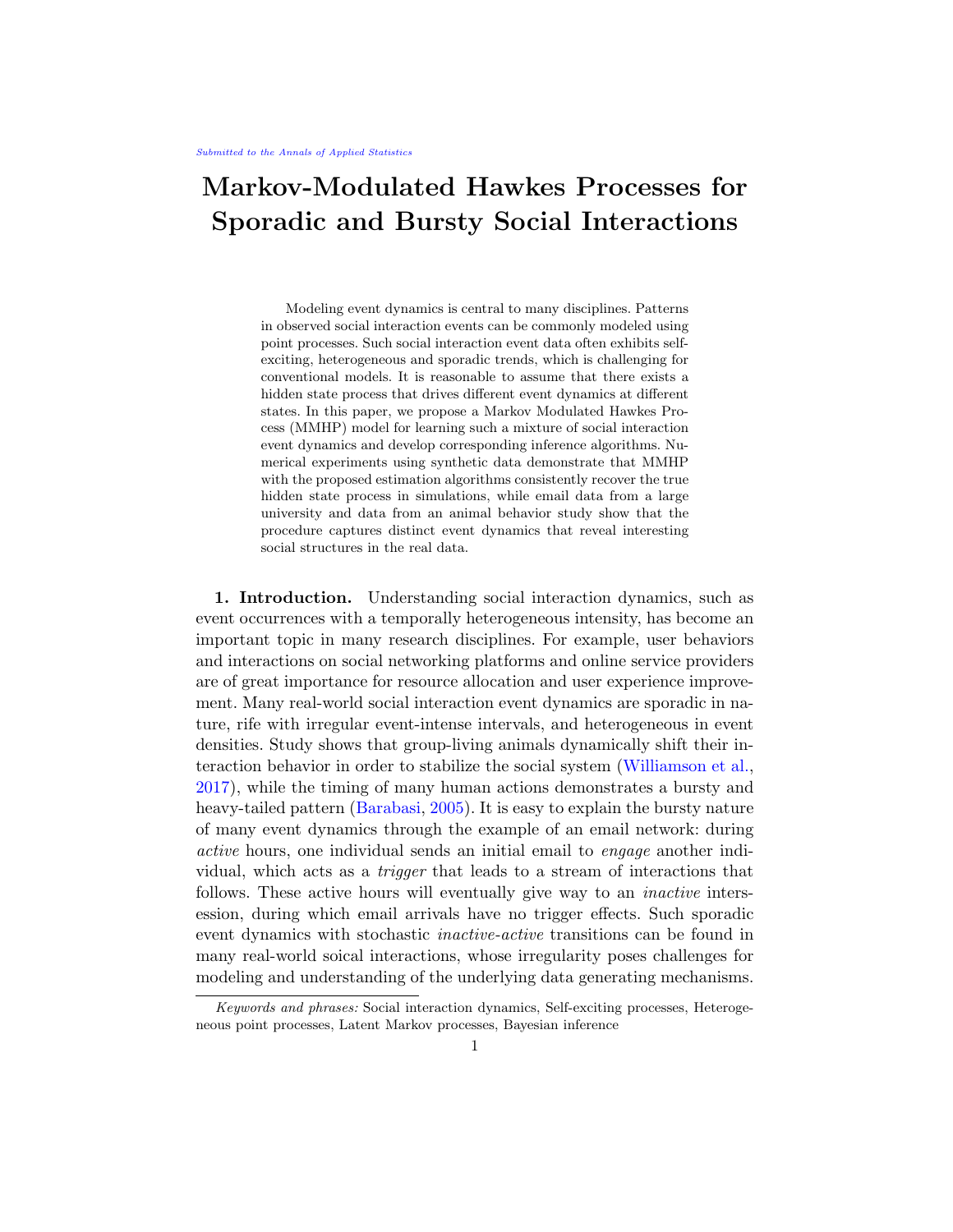Fig 3: An illustration of the MMHP model.

where  $P(Z(T))$  ) is for the latent Markov process, which is not dependent on the observation  $H(T)$ .  $P(H(T)$  ;  $Z(T)$  is for observed event data conditioning on the latent process. More speci cally,

(2.4)  
\n
$$
P(H(T)) = \begin{cases} \n\text{M} & Z_T \\ \n\text{Z}_{(t_m)}(t_m)H(t_m)) \exp f & Z_{(u)}(u)H(u) \text{d}ug: \\ \n\text{M} & 0 \n\end{cases}
$$

3. Bayesian inference of MMHP.

3.1. Inference of model parameters. In this paper, we adopt a Bayesian framework for the inference of MMHP. We are interested in the posterior distribution of parameter set, given a proposed prior distribution (  $\left( \ \right)$ and observedH(T). It can be written that,

(3.1) 
$$
P(\,jH(T)) / \,l) P(H(T)j) = \,l) \sum_{Z(T)}^{X} P(H(T); Z(T)j) :
$$

For better computational stability and convergence, in (3.1), we integrate out the full latent state trajectory. However, the exact marginalization is computationally infeasible over the entire set of possible full trajectories of continuous-time Markov chains (CTMC),  $S = fZ(T)g$ . In practice, we are more interested in the latent state at the time of each event (and also the initial state), i.e.  $\mathbb{Z}(T) := fZ_0; Z_1; Z_2; ...; Z_M$  g. In order to nd an e cient approximation of  $(3.1)$ , we divide the computation into subsets of S with [

$$
S = \sum_{Z(T)} S_{Z(T)}; \ S_{Z(T)} := fZ(T)jZ(t_m) = Z_m; Z_m \ 2 \ Z(T); m = 1; \dots; M \ g.
$$

Here  $S_{Z(T)}$  is the set of CTMC trajectories that result in  $Z(T)$ . Given each possible combination of observed event state $\vec{x}(T)$ , the entire set S can be decomposed into the union of  $\mathcal{D}^{+1}$  such  $S_{\mathcal{Z}(\mathsf{T})}$  realizations.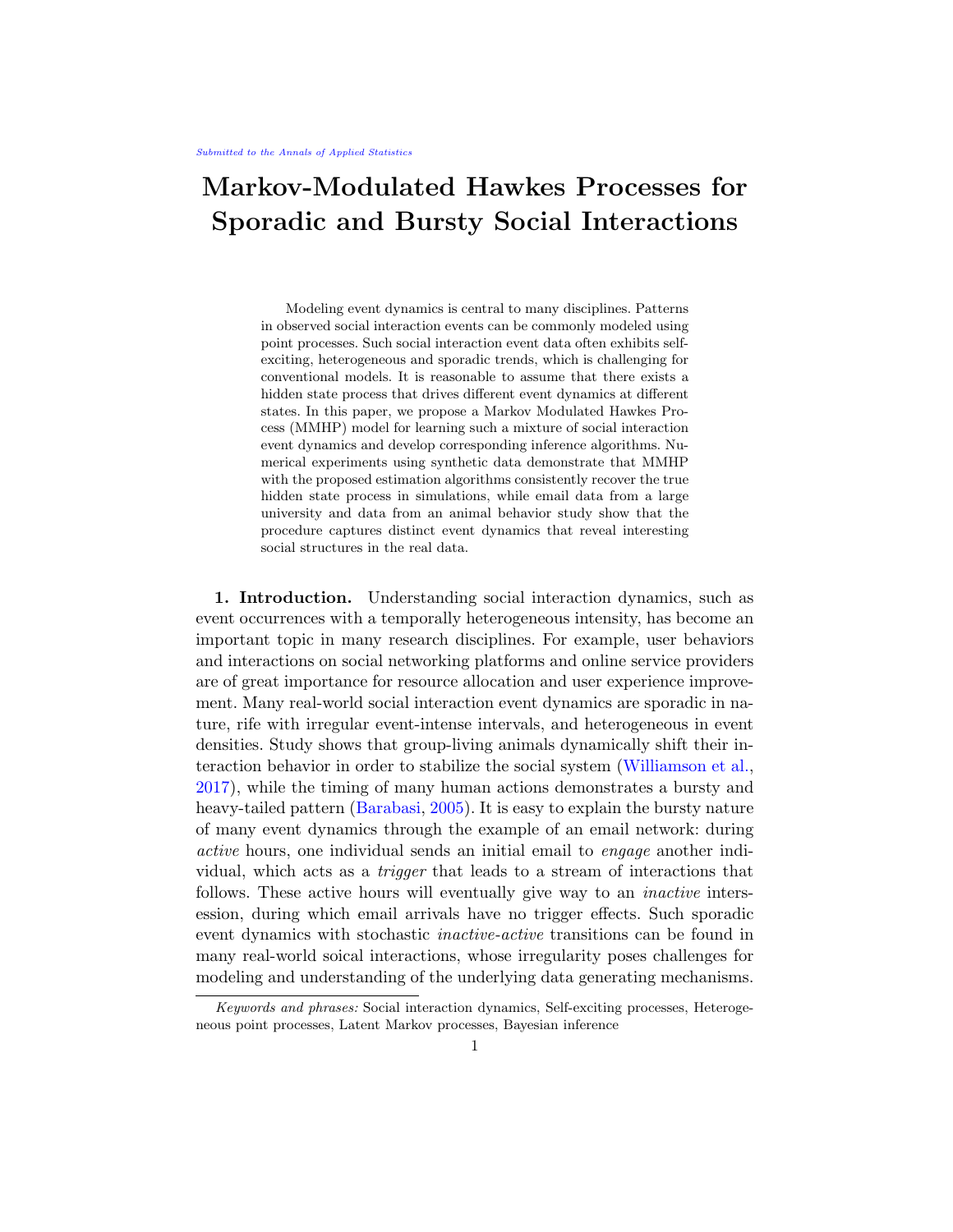The summation in  $(3.1)$  over a CTMC family of in nite dimension is then divided into  $2^{M+1}$  parts.

(3.2) 
$$
X
$$
 P(H(T); Z(T)j) =  $X$  X P(H(T); Z(T)j) :  
z(T)  $Z(T)$ 

For each term in the outer summation of  $(3.2)$ , a variational approximation solution is proposed in section 3.2 (Cohn et al., 2009). Based on these approximated likelihood summands, we construct an inference procedure for the whole marginalization in  $(3.1)$ , utilizing components of the forward-backward algorithm (Rabiner, 1989). This allows us to implement an MCMC sampling algorithm and derive the posterior distribution of. The latent Markov process trajectory is then estimated by the Viterbi algorithm (Rabiner, 1989) and interpolated by maximizing the likelihood of  $Z(T)$ , as outlined in section 3.3. Empirical results (not shown) indicate that this inference procedure, obtaining both the posterior distribution - and the latent process trajectory, scales linearly in the number of events observed.

3.2. Likelihood approximation. Working with each summand in (3.2), X  $Z(T)2S_{Z(T)}$  $P(H(T); Z(T)j) =$ X  $Z(T)2S_{Z(T)}$  $P(Z(T)j)$   $P(H(T)j ; Z(T))$ (3.3)  $= P(Z(T))$   $E_{Zj Z}[P(H(T))$  ; Z(T))]:

The calculation of  $P(Z(T))$ ). This is the likelihood of the Markov process embedding at event times, which can be calculated as

$$
(3.4) \qquad P(Z(T)j) = \int_{0}^{1fZ_0=0} g(1 \quad 0)^{1fZ_0=1} g \bigg|_{m=1}^{M} P_{Z_{m-1};Z_m}(-t_m);
$$

Following Kolmogorov's forward equation

$$
\frac{dP_{ij}(t)}{dt} = \begin{matrix} X & 0 & 1 \\ 0 & Q_{ki} & Q_{ik}(t) & 0 \end{matrix} \quad \text{and} \quad \begin{matrix} Q & 0 & 1 \\ 0 & Q_{ki} & Q_{ik}(t) \\ 0 & 0 & 0 \end{matrix}.
$$

we can readily calculate the matrix  $P(t) = exp(Qt)$ . When there are two states, it has an explicit form as follows,

$$
P(t) = \begin{array}{cc} P_{11}(t) & P_{10}(t) \\ P_{01}(t) & P_{00}(t) \end{array} = \frac{1}{q_0 + q_1} \begin{array}{cc} q_0 + q_1 e^{-(q_0 + q_1)t} & q_1 & q_1 e^{-(q_0 + q_1)t} \\ q_0 & q_0 e^{-(q_0 + q_1)t} & q_1 + q_0 e^{-(q_0 + q_1)t} \end{array} :
$$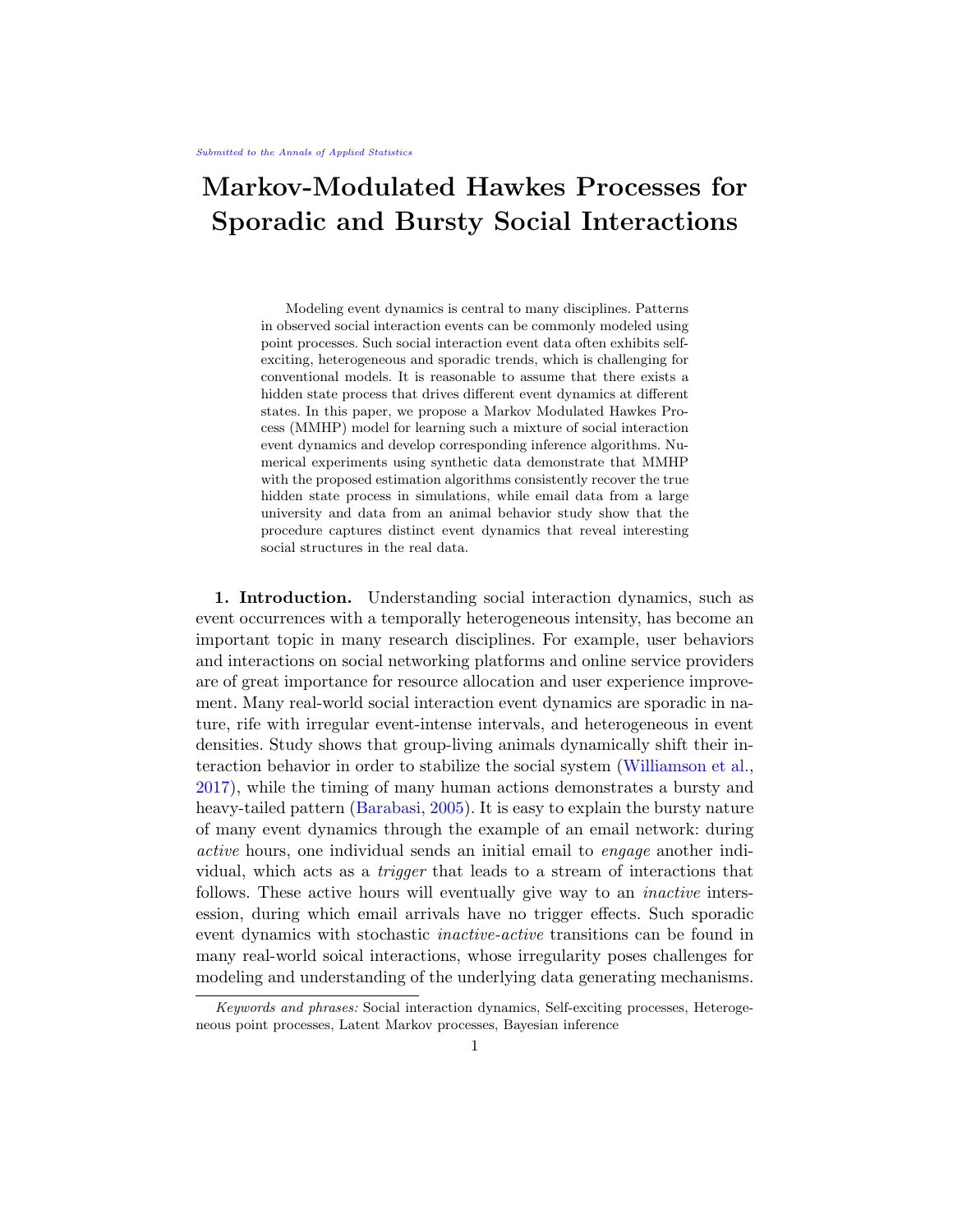Variational approximation of  $E_{Z|Z}[P(H(T))$ ;  $Z(T)$ ]. We need to approximate the marginalization of all possible trajectories of  $Z(T)$  given a  $Z(T)$ . More specically, we approximate the expectation in the following equation,

(3.5)

$$
E_{ZjZ}[P(H(T)j ; Z(T))] = \begin{cases} \mathbb{M} & Z_T \\ z_m(t_m j H(t_m)) E_{ZjZ} & expf \end{cases} \quad \text{with} \quad \begin{cases} Z_T \\ z_{(u)}(uj H(u)) \, \text{d}u g \end{cases};
$$

where, for  $u \, 2 \, [0, T]$ ,

$$
Z(u)(u)H(u)) = 1(1 - u)(u)H(u) + 1 - u(1 - u)(u)H(u) = 1 - u(1 - u)(u)H(u)
$$

We then derive a variational approximation for

(3.6) 
$$
E_{ZjZ}
$$
 exp  $\begin{array}{c} Z_T \\ 0 \end{array}$  (Z(u);u)du :

Variational approximation is a general numerical tool for approximating any integral and has been widely used for approximating full posteriors (Blei et al., 2017). Cohn et al. (2009) pointed out that inference problems related to CTMC are computationally intractable and it is necessary to construct an approximation. Given the observations of the event times, our problem setting is similar to Cohn et al. (2009), except that our observations are point process. Under our model assumptions, we assume the videoceof the states is  $\overline{z}$ , e.g., the latent states at the event times. Thus, for our approximation task, we consider the Markov process density family de ned in Cohn et al. (2009):

$$
M_{z} := f_{z}(t); \ \ z_{1}; z_{2}(t) : 0 \quad t \quad Tg.
$$

**Here** 

$$
z(t) = P(Z(t) = z); z 2 f 0; 1g
$$
  
\n
$$
z_{1;22}(t) = \lim_{h \to 0} \frac{P(Z(t) = z_1; Z(t + h) = z_2)}{h}; z_1; z_2 2 f 0; 1g; z_1 6 z_2;
$$

which satis es  $z_m(t_m) = 1$ ,  $z(t_m) = 0$ ; z  $\epsilon$   $z_m$ , and other positive, normalizing and marginal conditions as stated in De nition 1 of Cohn et al. (2009). This de nition is critical for the validity of the variational distribution as proven by Cohn et al. (2009). Although our computation only relies on the de nition of  $\bar{z}(t)$ , we include the second moment de nition for the completeness of the discussion.

mpleteness of the discussion.<br>Given f<sub>z</sub> 2 M <sub>z</sub>, consider the integration E<sub>f<sub>z</sub>[exp(  $\frac{R_T}{0}$ </sub>  $\int_{0}^{1}$  (Z(u); u)du)]. It can be readily approximated by applying Jensen's inequality as follows.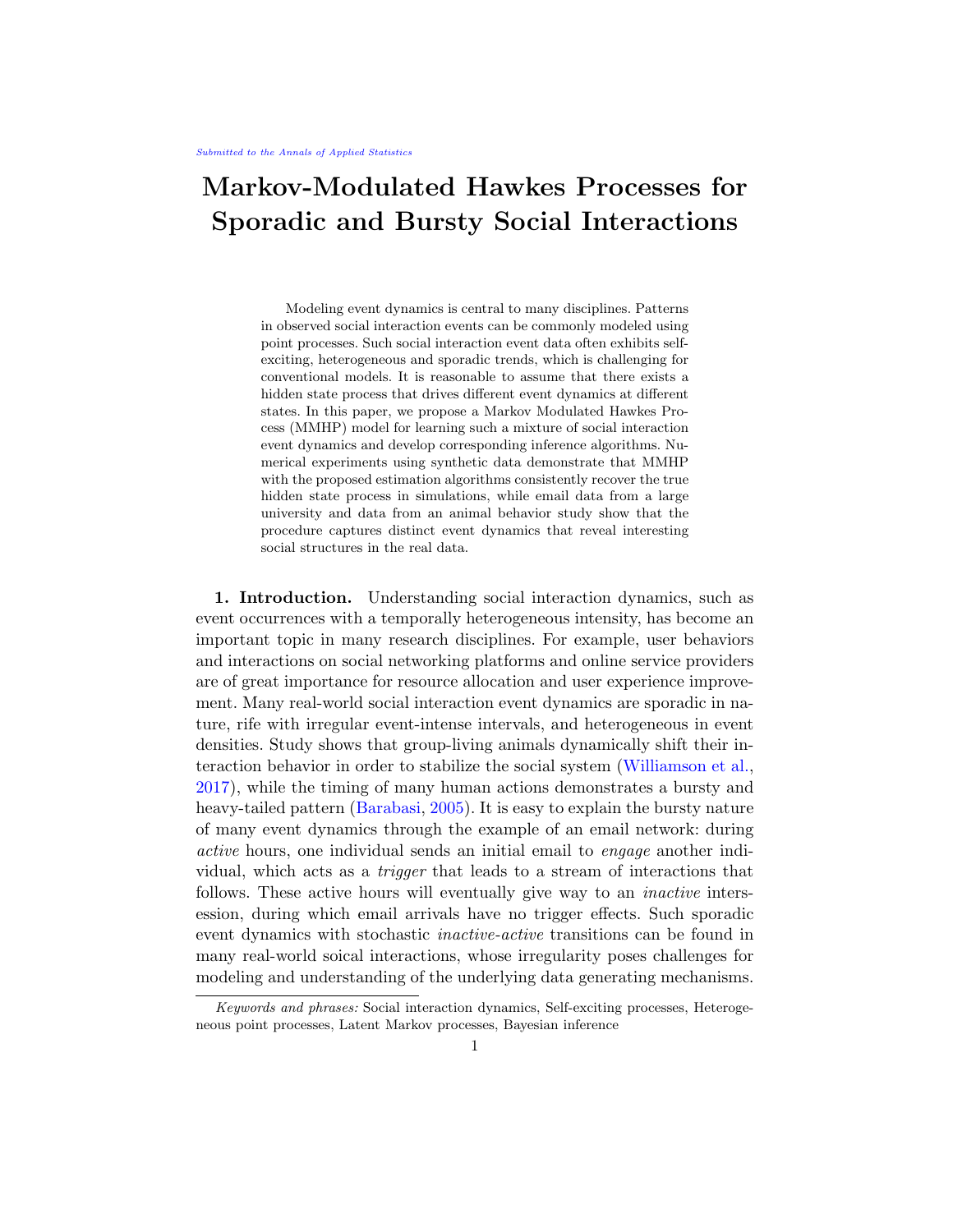(3.7) 
$$
E_{f_{Z}}[exp(-\frac{Z_{T}}{0Z_{T}}(Z(u);u)du)]
$$
  
\n
$$
exp(-E_{f_{Z}}[\frac{Z_{T}}{0Z_{T}}(Z(u);u)du])
$$
  
\n
$$
= exp(-\frac{f_{Z}}{1-\frac{Z_{T}}{1-\frac{Z_{T}}{1-\frac{Z_{T}}{1-\frac{Z_{T}}{1-\frac{Z_{T}}{1-\frac{Z_{T}}{1-\frac{Z_{T}}{1-\frac{Z_{T}}{1-\frac{Z_{T}}{1-\frac{Z_{T}}{1-\frac{Z_{T}}{1-\frac{Z_{T}}{1-\frac{Z_{T}}{1-\frac{Z_{T}}{1-\frac{Z_{T}}{1-\frac{Z_{T}}{1-\frac{Z_{T}}{1-\frac{Z_{T}}{1-\frac{Z_{T}}{1-\frac{Z_{T}}{1-\frac{Z_{T}}{1-\frac{Z_{T}}{1-\frac{Z_{T}}{1-\frac{Z_{T}}{1-\frac{Z_{T}}{1-\frac{Z_{T}}{1-\frac{Z_{T}}{1-\frac{Z_{T}}{1-\frac{Z_{T}}{1-\frac{Z_{T}}{1-\frac{Z_{T}}{1-\frac{Z_{T}}{1-\frac{Z_{T}}{1-\frac{Z_{T}}{1-\frac{Z_{T}}{1-\frac{Z_{T}}{1-\frac{Z_{T}}{1-\frac{Z_{T}}{1-\frac{Z_{T}}{1-\frac{Z_{T}}{1-\frac{Z_{T}}{1-\frac{Z_{T}}{1-\frac{Z_{T}}{1-\frac{Z_{T}}{1-\frac{Z_{T}}{1-\frac{Z_{T}}{1-\frac{Z_{T}}{1-\frac{Z_{T}}{1-\frac{Z_{T}}{1-\frac{Z_{T}}{1-\frac{Z_{T}}{1-\frac{Z_{T}}{1-\frac{Z_{T}}{1-\frac{Z_{T}}{1-\frac{Z_{T}}{1-\frac{Z_{T}}{1-\frac{Z_{T}}{1-\frac{Z_{T}}{1-\frac{Z_{T}}{1-\frac{Z_{T}}{1-\frac{Z_{T}}{1-\frac{Z_{T}}{1-\frac{Z_{T}}{1-\frac{Z_{T}}{1-\frac{Z_{T}}{1-\frac{Z_{T}}{1-\frac{Z_{T}}{1-\frac{Z_{T}}{1-\frac{Z_{T}}{1-\frac{Z_{T}}{1-\frac{Z_{T}}{1-\frac{Z_{T}}{1-\frac{Z_{T}}{1-\frac
$$

Following Theorem 6 of Cohn et al. (2009), (3.6) can be approximated by the integral (3.7) evaluated at the f<sub>z</sub> that minimizes the Kullback-Leibler divergence (Kullback and Leibler, 1951) from the process of interest given  $Z(T)$ . f<sub>z</sub> satis es the condition that,

$$
I_{z}(u) = \frac{P_{z_{m-1};z}(u - t_{m-1})P_{z;z_{m}}(t_{m}-u)}{P_{z_{m-1};z_{m}}(-t_{m})}; \text{ for } u \geq [t_{m-1};t_{m})
$$

Given the formulation of  $z(u)$ , we are able to calculate the integration in the (3.7)

(3.8) 
$$
\sum_{\substack{t_m = 1 \\ t_{m-1} = x}}^{\text{max}} \frac{z}{z} t_m \frac{z}{(z; u) \exp(Q(u - t_{m-1}))_{z_{m-1}; z} \exp(Q(t_m - u))_{z; z_m}}{ \exp(Q - t_m)_{z_{m-1}; z_m}} du:
$$

 $\overline{z}$ 

Thus, we can calculate the summand in (3.2) by combining (3.3), (3.4),  $(3.5)$   $(3.7)$  and  $(3.8)$ . This variatignal approximation allows marginalizing the likelihood over  $Z(T)$  2  $\mathsf{S}_{Z(T)}$  to be computationally tractable. Given this intermediate approximated result, which will be denoted as

$$
P (H(T); Z(T)) := \frac{X}{Z(T)2S_{Z(T)}} P(H(T); Z(T)) ;
$$

we will then marginalize over  $Z(t)$ . This can be carried out in linear time by using the forward component of the forward-backward algorithm (Rabiner, 1989), which is described in Appendix A.3.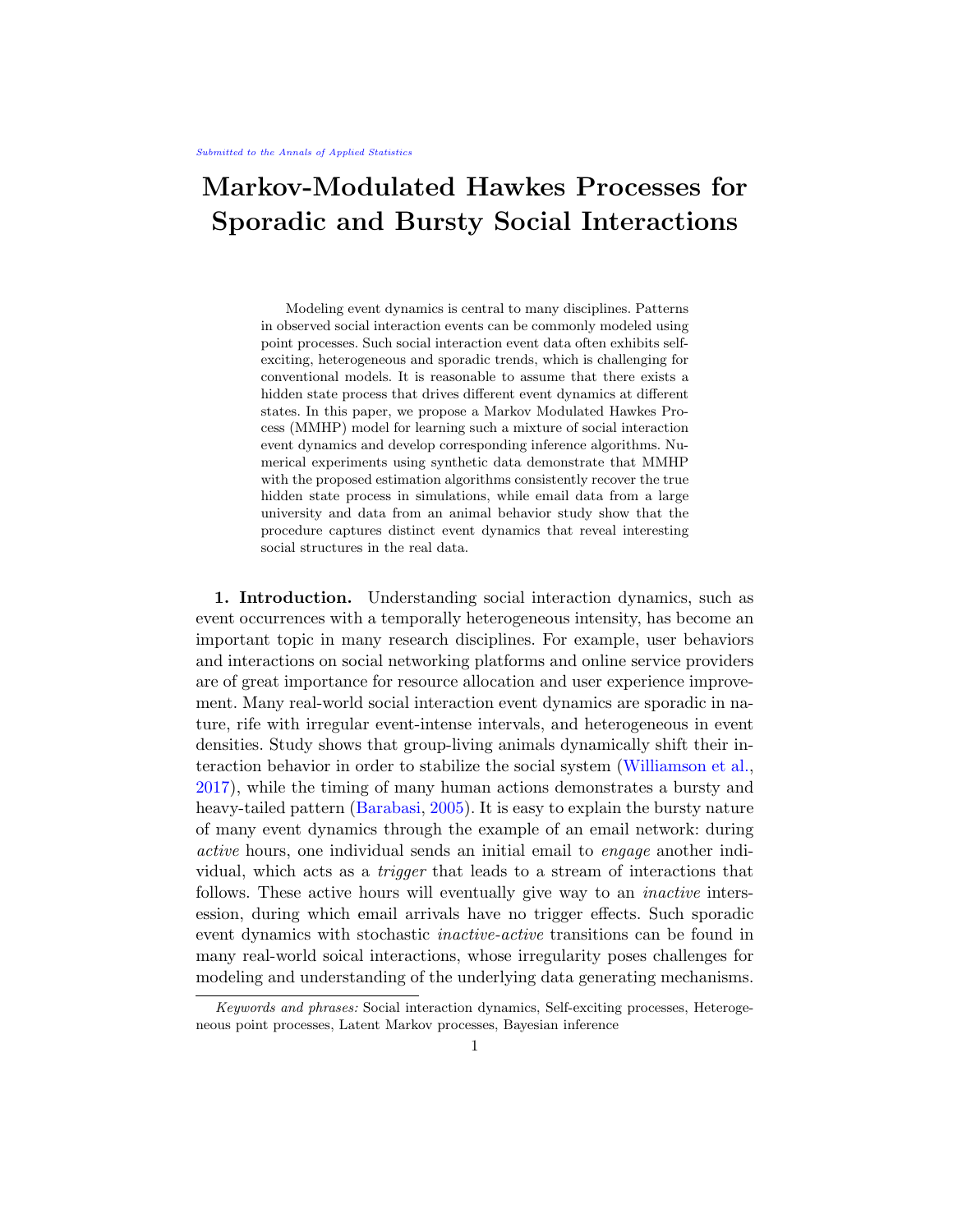Bayesian inference of MMHP using MCMC. We impose weakly informative priors for the model parameters:  $_0$  U(0; 1), N(0; 5),  $log N(0; 0.5)$ , 1  $log N(0; 1)$ ,  $0 < 1$ ,  $q_0$ ;  $q_1$   $log N(1; 1)$ . 1 is baseline intensity for the Hawkes process, which is greater than the rate in state  $0, 0, 0$ , in order to address model identi ability issue. As part of the MCMC sampler, we incorporate the above likelihood approximation algorithm and forward algorithm as in Appendix A.3 to obtain posterior draws of the parameters. See Algorithm 1 in Appendix A.1 for more details. Computation was carried out in Stan (Guo et al., 2014).

3.3. Inference of the latent process. Given a posterior draw  $\hat{ }$ , we may infer the most likely sequence of hidden states $z_1$ <sup>M</sup>, corresponding to the observed eventsz $\Lambda_M$ . We apply the Viterbi algorithm (Forney, 1973), which maximizes the conditional probability:  $P(Z_{1:M} = \gamma_{1:M} j$ ; t<sub>1:M</sub>), as shown in Algorithm 2 in Appendix A.2. Then, the full latent trajectory  $Z(T)$  given  $^{\wedge}$  and  $^{\wedge}$ z<sub>1:M</sub> is interpolated by maximizing the likelihood of there being no event between two observed events, given the estimated states at these two events' times and the parameter estimate, i.e.,  $P(Z(t))Z_m = \sum_{m=1}^{\infty} Z_{m+1} =$  $z^{(n+1)}$ ;  $\lambda$ ; t<sub>1:m+1</sub>); t 2 [t<sub>m</sub>; t<sub>m+1</sub>). Based on the posterior latent trajectories corresponding to a sample of the posterior draws of,  $Z(T)$  can be estimated by their majority vote at each t.

#### 4. Experiments.

4.1. Experiments on synthetic data. To evaluate the validity of our proposed algorithms for estimating MMHP, we simulate event arrival times from a generative MMHP model and explore parameter recovery. The simulation of point processes is based on th**th**inning algorithm (Ogata, 1981), a common approach for simulating inhomogeneous Poisson processes.

Estimation of model parameters. Given one xed set of parameters, we simulate  $S = 100$  independent sets of synthetic MMHP processes, each with an independent latent Markov process, and let them run to  $M = 50$  events.

Model estimation was carried out using Algorithm 1 with MCMC sampling. We run four parallel chains with random initial values and 1000 iterations per chain, using the rst half of each chain for burn-in. For each parameter we obtain  $\hat{\mathsf{R}}_{\text{max}}$  < 1:1 (Gelman et al., 2013). Since the posterior distributions are highly skewed, we calculated simulation-e cient Shortest Probability Intervals (SPIn) (Liu et al., 2015) for the parameter estimates. For our 95% posterior probability interval using SPIn, the coverage rates of true values are all above 95%.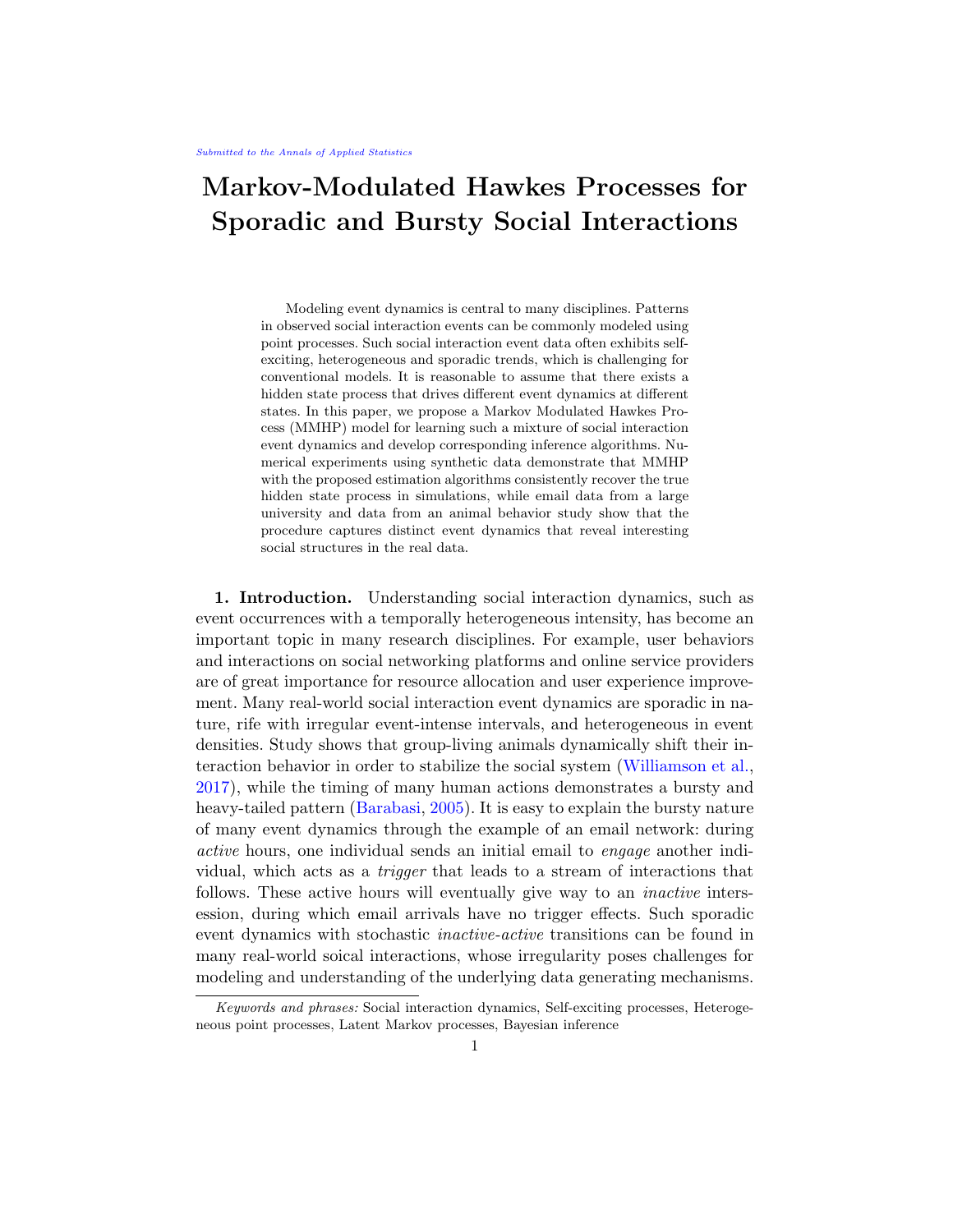We further examined the sampling distribution of the posterior means from the  $S = 100$  independent simulated data sets. Figure 4 displays 100 estimated posterior distributions for each model parameters in grey lines. The purple points and horizontal bars are the average of these posterior mean estimates and their shortest 95% probability interval. The blue lines represent prior distributions and red vertical lines indicate the ground truth. It shows that the sampling distribution of our estimates is centered at the true value with reasonable precision.

Fig 4: Estimation of the parameters for simulated MMHPs. Red lines: ground truth; grey lines: posterior distributions; purple segments: 95% Shortest Probability Intervals (SPIn) (Liu et al., 2015) based on the sampling distribution; blue lines: prior distributions.

Estimation of the latent Markov process. Using synthetic data, we evaluate how well our proposed algorithm recovers the latent state process. We rst simulate one xed instance of the latent Markov processZ (T), and then generate  $S = 100$  sets of event arrival times given this xed  $Z(T)$ . Numerical experiments are conducted under dierent lengths of the latent Markov process, where the average numbers of events  $dx = 50$ , 100, 200 and 500.

Following the inference procedure described in section 3.3, we show the estimates of the latent Markov process in Figure 5-(a), where the thick black line is the ground truth of the latent process, the grey lines are the majority vote estimates for each synthetic processes among  $= 100$  processes, and the thick blue line and the blue shades are the average latent trajectory of  $S = 100$  estimates and its one-standard-deviation con dence bands. The estimated trajectories re
ect the hidden true state processZ (T), even at  $M = 50$ . As the number of events increases, our estimation of the latent process becomes more accurate.

Figure 5-(b) provides a comparison between the true intensity function for one simulated 50-event process and the estimated intensity function that given the posterior draws of the model parameters and the latent process. The accuracy of the estimated intensity serves as another validation of our estimation of the model parameters and the latent state process.

For comparison, we include in Figure 5-(c) the inferred trajectories on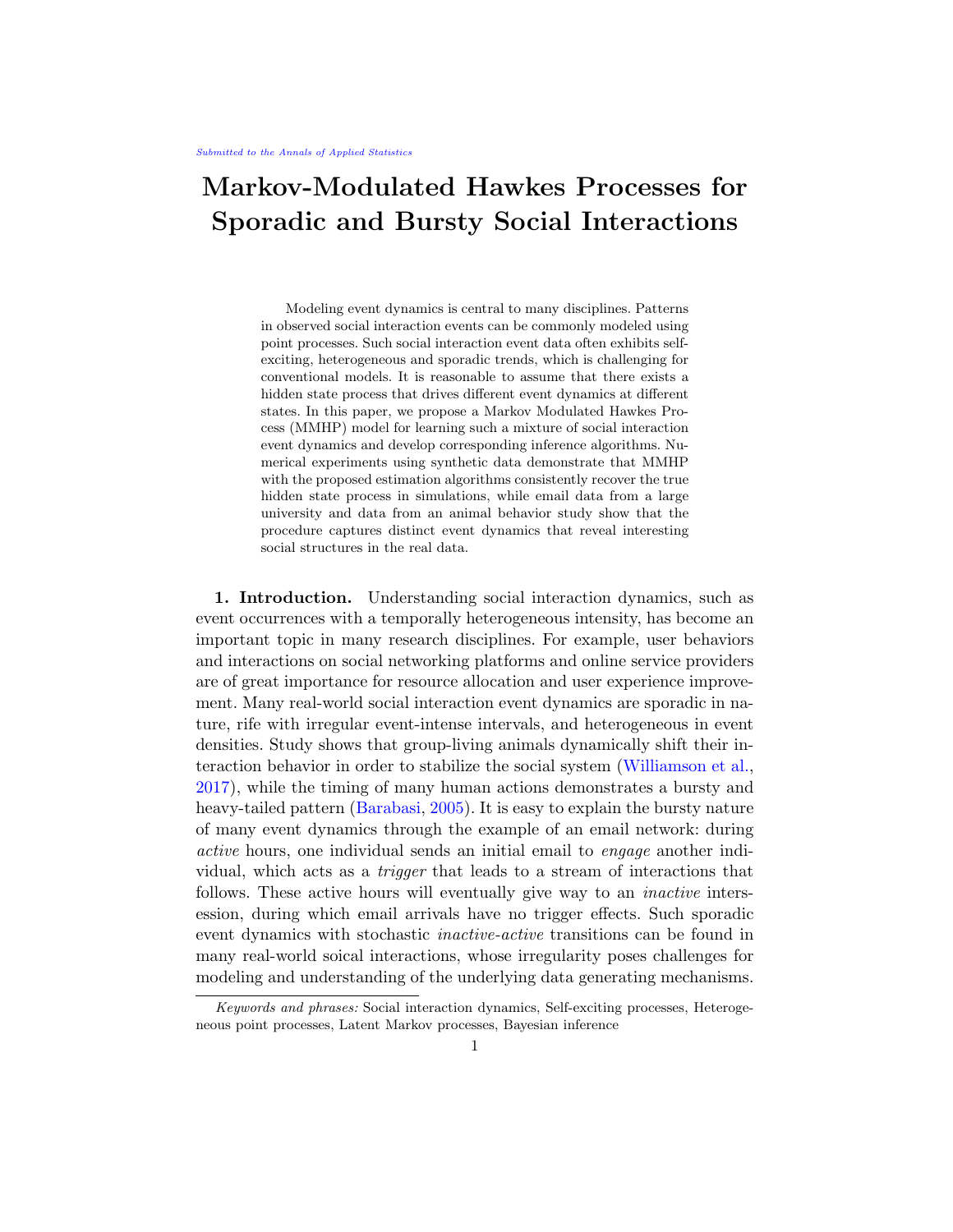the same simulated data sets using MMPP, which suers from biases and high variability. The inference of the latent process deviates more from the ground truth when events are more bursty in the state 1. This is because MMPP assumes a constant intensity in each state and is not 
exible enough to capture the highly heterogeneous event time data that is generated by the MMHP model. As a result, MMPP systematically underestimates the intensity in the state 1 and overestimates the intensity in the state 0. This causes the estimated mean latent process to regress towards 0.5, with the most sizable deviation taking place during the transition period.

Fig 5: Estimation of the latent Markov process (a) Estimated latent trajectory using the proposed algorithm.(b) Event intensity for one synthetic process.(c) Estimated latent trajectory using MMPP. (d) Estimated latent trajectory using MMHPSD.

We also evaluated the performance of MMHPSD (Wang et al., 2012), with results shown in Figure 5-(d). MMHPSD suggests transitions between states that are much more frequent than the ground truth. To quantify this dierence between our MMHP model and MMHPSD<sub>p</sub> we calculate thentegrated ence between our minime model and minime supposed all  $R_{\text{t}}^{\text{t}}$  $\int_{0}^{T}$  jZ(t)  $\vec{Z}(t)$ jdt, as shown in Figure  $6-(a)$ . Figure  $6-(b)$  shows the comparison between MMHP and MMHPSD, from which we can see that the overly sensitive state-transition of MMHPSD leads to a larger integrated absolute error.

4.2. Application to email interactions. We can now t our proposed model to the directed email pair presented in Figure 1, consisting of emails from one user to another in a large university over one academic semester.

14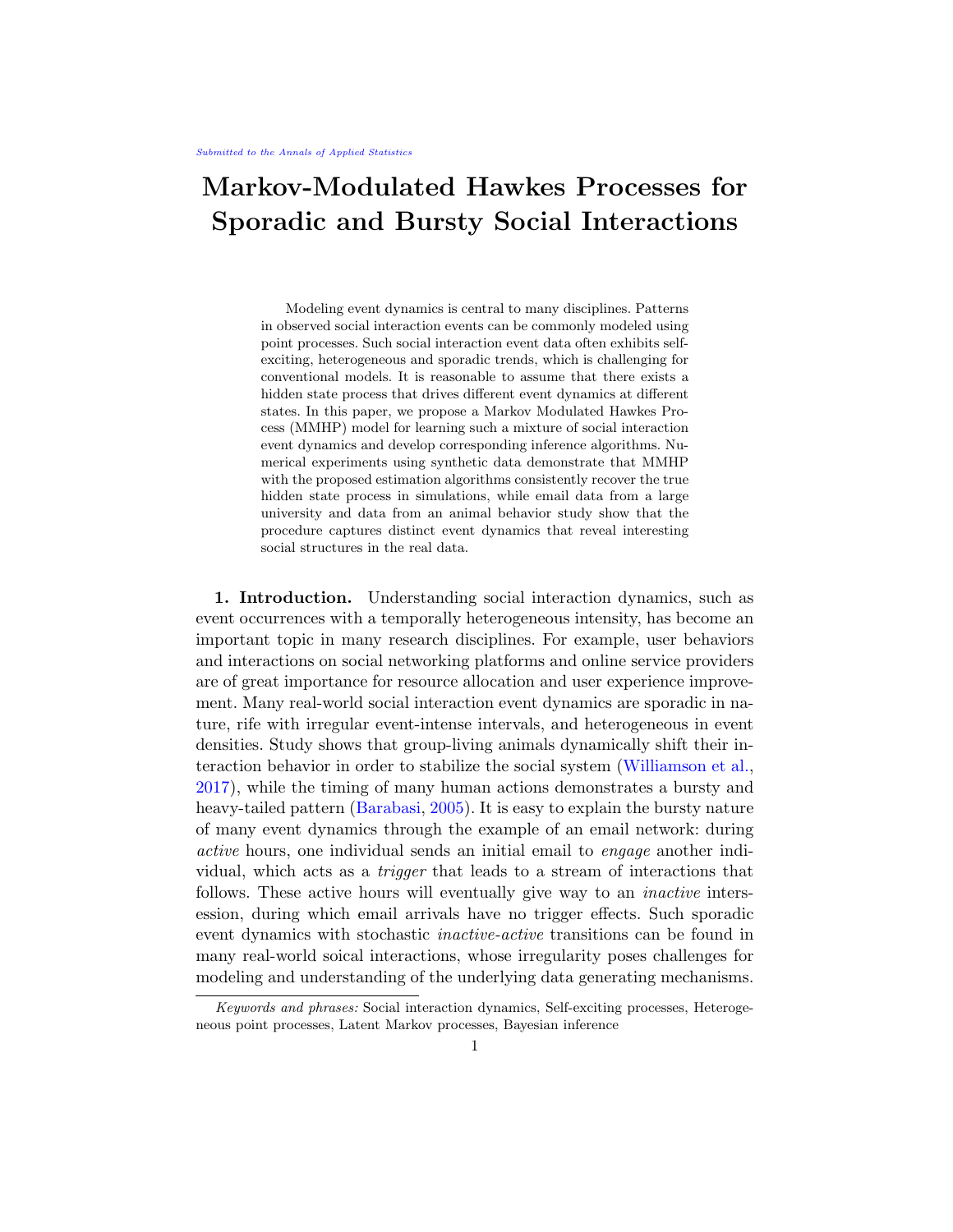Fig 6: Comparison of integrated absolute error between MMHP and MMH- $PSD<sub>R</sub>(a)$  An illustration of the integrated absolute error of a latent process, i.e.,  $R_{\tau}^{\text{R}}$  $\int_0^{\tau}$  jZ(t)  $\vec{Z}(t)$  jdt. Here, the black line indicates the true trajectory, the red and blue lines represents the estimated latent process by MMHP and MMHPSD correspondingly, and the red and blue shaded areas correspond to the absolute error of the inferred states using these two methods(b) Comparison of the integrated absolute error between MMHP and MMH-PSD under di erent simulation scenarios.

In total, several million emails between more than 40k members of the university were collected. Here we consider the single directed pair shown in Figure 1, which consists of 78 emails over one academic semester of 122 days.

We apply the proposed MMHP model to this email interaction data, using Gamma(1; 1) priors for both and , with the other priors being the same as those used in Sec 4.3. Figure 7-(a) plots the inferred latent states with observed event times and the estimated state trajectory with the onestandard-error band. MMHP separates bursts of many emails over a period of only a few days from less frequent periods, consisting of at most one or two emails per day. This seems well suited to describing behaviour between individuals in this setting, with several periods of frequent contact throughout the semester interspersed between regular but less frequent communication.

A common approach to test the goodness-of-t of point process models is the time rescaling theorem (Brown et al., 2002). As it states, thecomis the time rescaling to<br>pensatorsf  $m := \frac{t_{m+1}}{t_m}$  $\mathbf{t}_{\mathsf{tm}}^{\mathsf{tm}_{+1}}$  (u)dug $_{\mathsf{m=0}}^{\mathsf{M}-1}$ , are expected to be independently distributed following an exponential distribution with rate 1. The MMHP compensators closely follow the exponential distribution with rate 1, as shown in the QQ plot in Figure 7-(b) and Kolmogorov-Smirnov plot in Figure 7- (c). Compared to a homogeneous Poisson process, MMPP, MMHPSD and Hawkes process models, the MMHP model gives the best t in terms of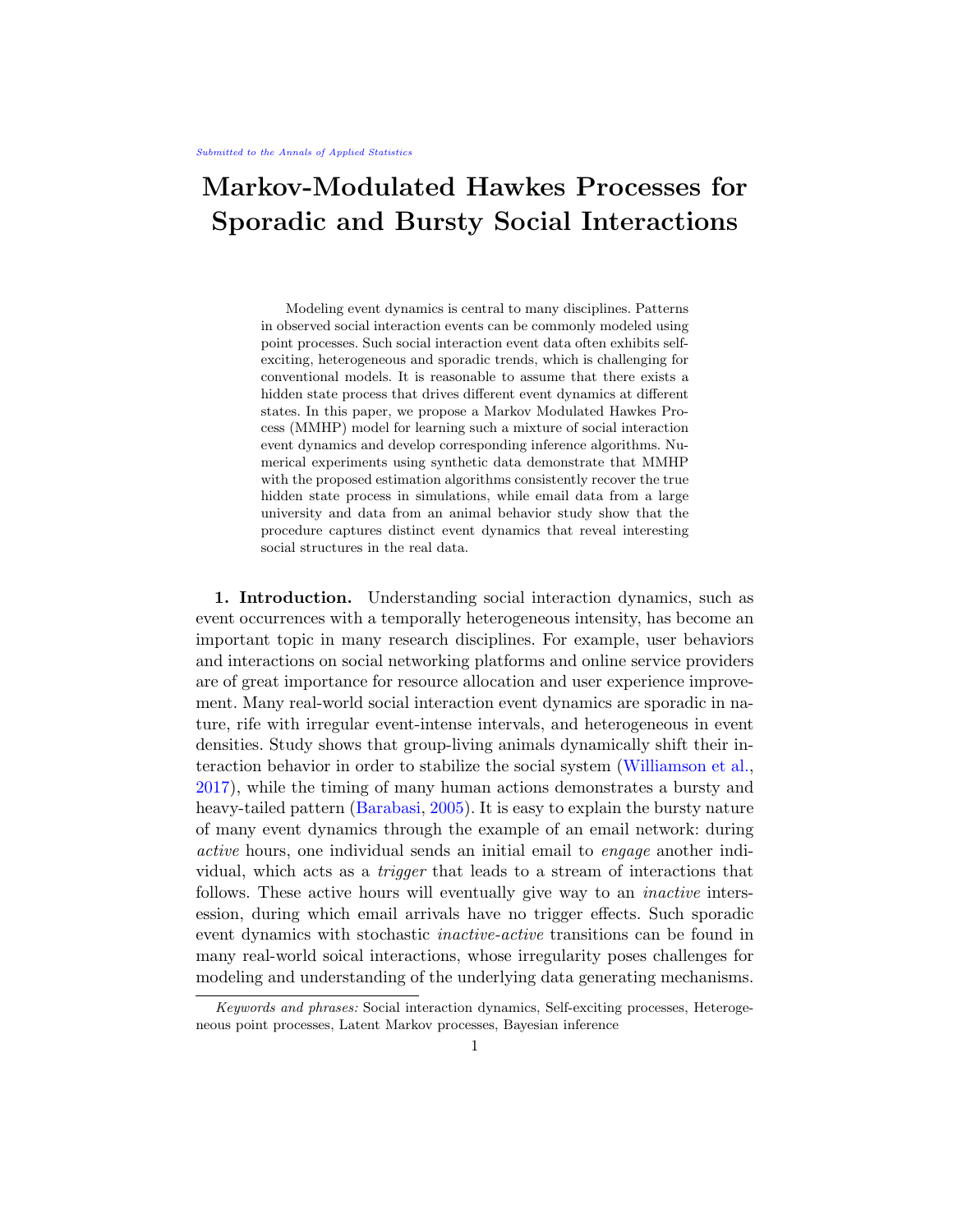Fig 7: Modeling email interaction data. (a) Estimated latent process for one directed pair of emails from Figure 1, where the crosses are estimated states at observed event times; blue line is inferredZ (T) based on the majority vote given posterior draws of latent trajectory; the shaded blue area is the one-standard-error band, constrained to be between 0 and 1. KDE estimate overlaid with red line. (b) and (c) show the QQ plot and KS plot for point process compensators of this directed pair.

KS statistic. Further comparison with existing models is given in Supplement S<sub>1.2</sub>.

4.3. Experiments with social interaction data among mice. In Williamson et al. (2016), twelve male mice were placed in a large vivarium at the age of nine weeks. These mice ght each other to establish a social hierarchy. For twenty-one consecutive days, observations were taken during the dark phase of the light cycle when mice are most active. During each observation interval, trained observers recorded the location, time stamp and action of pair-wise mice interactions. For each interaction, the actor (i.e., winner) and recipient (i.e., loser) were recorded. The goal of this study was to understand

16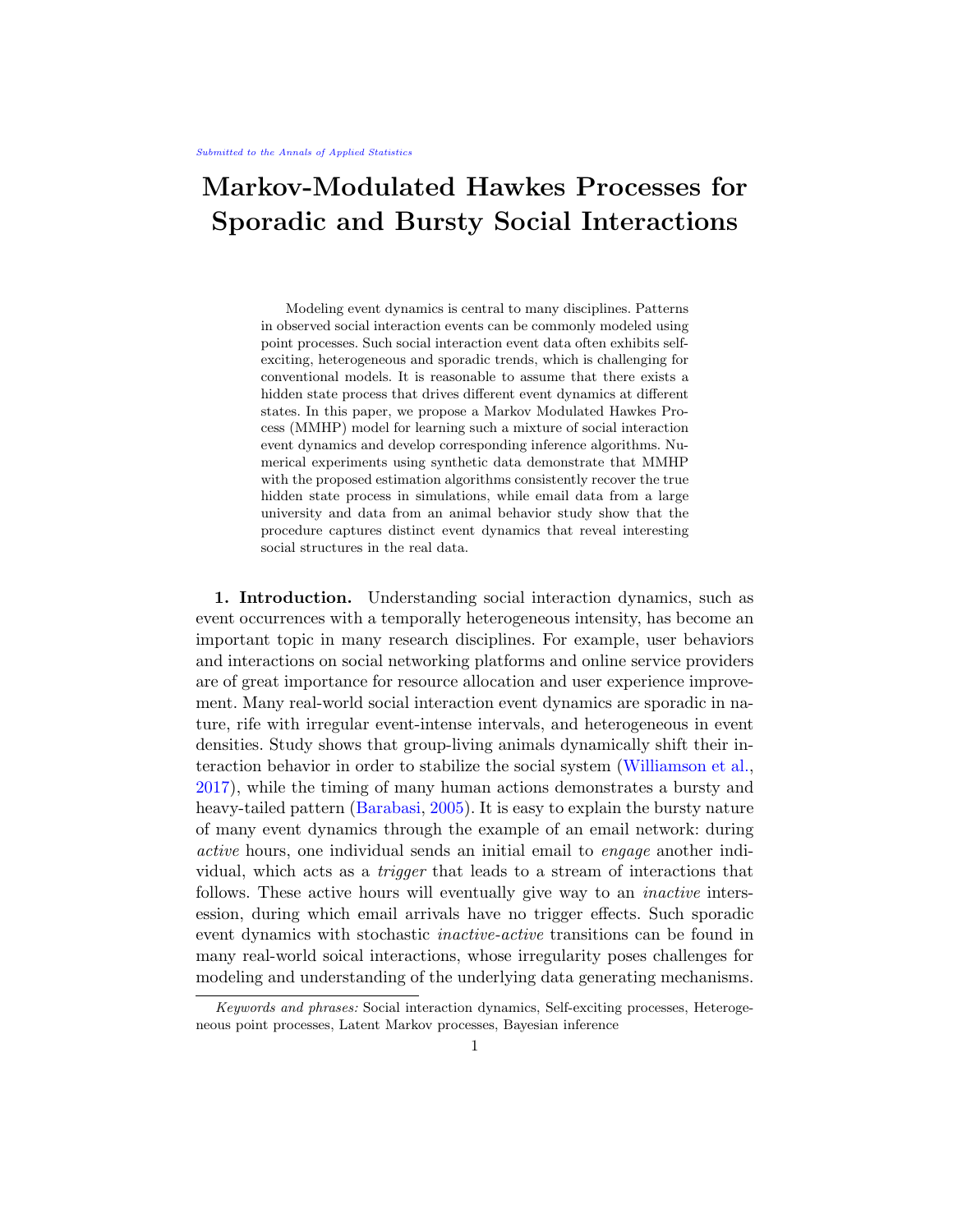how mice collectively establish and navigate their social hierarchy over time and to identify inconsistent deviations from a linear order.

Based on our study of the dataset, we conjecture that the social interaction dynamics of mice exhibit two states:active and inactive, which can be detected using the proposed MMHP model. After we separate all the interactions into two states, we expect the active state interactions to follow a linear hierarchy more closely than with all interactions combined, which suggests an explanation on how social dominance is established among a group of mice. Using multiple measurements oflinearity for an animal social hierarchy, we show that it is indeed the case. In addition, the inactive state interactions o er insights on social structures among the mice that deviate from the dominance hierarchy. A cluster analysis of the inactive state interactions shows that, as time progresses, the extent of between-cluster interactions decreases, which suggests the social structure may be stabilizing.

From this dataset, we considered the relational event dynamics on a xed set of actors  $V = f 1; 2; ...; N = 12g$ . The data consist of all historic events up to a termination time T: H(T) =  $f(i_m;j_m;t_m)g_{m=1}^{\mathsf{M}}$  . For each directed pair of actors (i ! j), the sequence of interaction event times is denoted by  $H^{(i-1)}(T) = f t_m^{(i-1)} g_{m=0}^{M^{(i-1)}(T)}$ , where  $t_0^{(i-1)} = 0$ , and M $^{(i-1)}$  is the number of interaction events initiated by i and received by j . For the purpose of this paper, we treat each observation window separately and independently. This allows us to disregard non-observation time.

Assume that, for each directed pair  $($  !  $)$  j ), the dyadic events H $^{(i)}$  J)(T) follow the MMHP model. The parameters of each process share the same prior distribution and vary across pairs. To improve the estimation of the state trajectories, we assume that

$$
\begin{array}{ll} (i! \ \, i) \quad & \mathsf{N}^+ \, (\, \frac{1}{\mathsf{t}^{(i! \ \, j)}_{\mathsf{max}}}; 0:1); \\ \end{array}
$$

where  $t^{(i)}_{\text{max}}$  is the maximum over all interevent times for (i! j). We assume that the latent state transitions should be less frequent than the ght frequencies, and set<sub>0</sub> = w<sub>0</sub>  $_0$ ;  $q_1 = w_1$ , where w<sub>0</sub> Beta(0:5; 0:5); w<sub>1</sub> Beta(0:5; 0:5). The other parameters share the following priors:

$$
log N( ; )
$$
;  $log N( ; )$ :

These log-Normal priors allow for the longer tails present considering all interactions within a cohort, compared to the single email interaction pair.

The ghts between one pair of these mice are shown in Figure 8. The mice are observed each day, with some observation periods longer than others. In several of these observation periods no ghts occur. The continuous time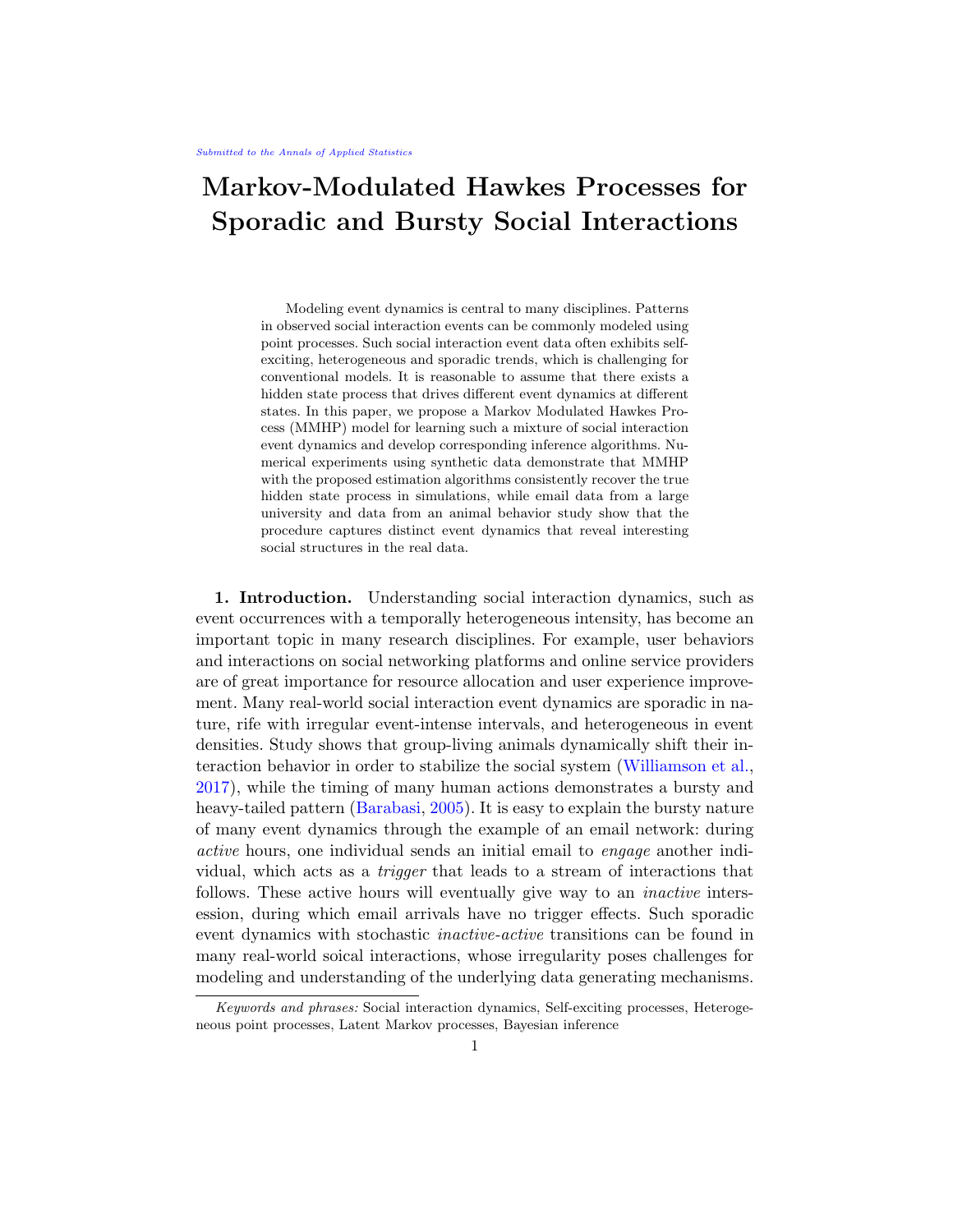Fig 8: Interactions between two mice over several weeks. Here the red lines indicate observation windows (and corresponding days) with interactions while grey lines indicate time periods where no interactions were observed. Although we only observe interactions in some of the time windows, we are still able to estimate the latent process in the windows with observed events. This also illustrates the latent state changing within a single time window.

MMHP model is 
exible in that it allows the latent state to change during longer observation periods, as seen on day 8 in Figure 8. The latent state is not constrained to remained xed within a given observation window.

The active/inactive state separation by MMHP can also help us understand the inconsistency between mice interaction behaviors and their hierarchy ranks. Given a set of ghts among a group of mice, one can calculate the win/loss matrix, which is a frequency sociomatrix of wins and losses (So et al., 2015). The  $(i, j)$ -th entry in the win/loss matrix represents the number of times i won against j. For one cohort, Figure 9 plots the win/loss matrices for all ghts and by the active/inactive state. There were 929 ghts in total in this cohort, of which 805 were classied as belonging to the active state. The order of rows and columns corresponds to the ranks of mice using the I &SI method (Vries, 1998). If the interactions strictly follow the social hierarchy, we expect to see all the interactions in the upper triangle with a few exceptions that are close to the diagonal. This is not the case in the overall panel (Figure  $9-(a)$ ). The upper triangular structure in Figure 9-(b) suggests that our identi ed active state of bursty and intensive ghts agrees with hierarchical rank. The inactive state interactions are deviations from the hierarchy. This suggests that these interactions might be motivated by the mice's need to explore the social hierarchy without intensive engagements.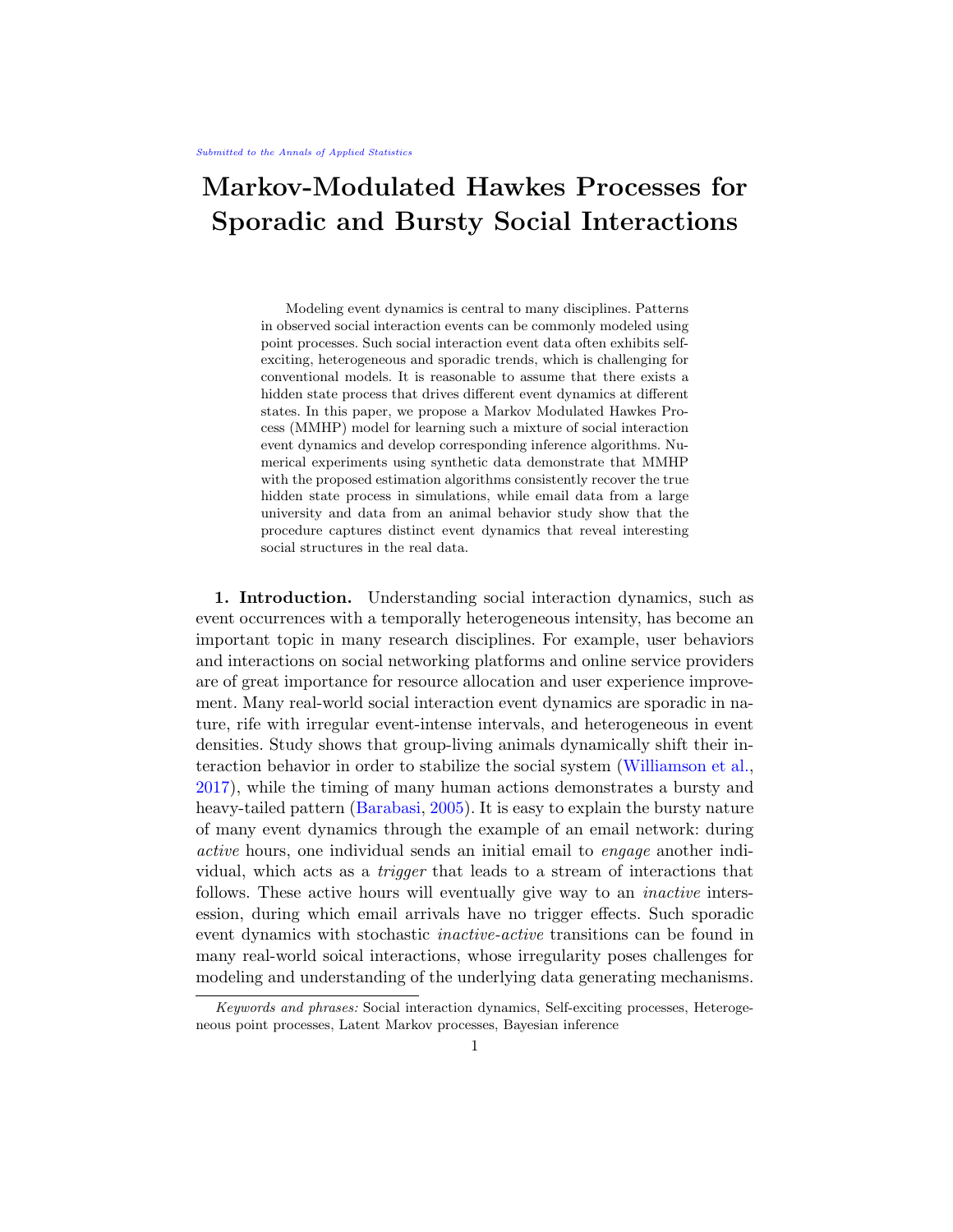|  | (a) All ghts | (b) Active state | (c) Inactive state |
|--|--------------|------------------|--------------------|
|--|--------------|------------------|--------------------|

Fig 9: Plots of mice win/loss matrices for all ghts and by states (sorted by I &SI method (Vries, 1998)).

| Measurement                | All ghts | Active state | Inactive state |
|----------------------------|----------|--------------|----------------|
| Directional Consistency    | 0.96     | 0.99         | 0.85           |
| Triangle transitivity      | 1.00     | 1.00         | 0.80           |
| Inconsistencies in ranking |          |              |                |

Table 1

Measures of social hierarchy linearity in the same cohort

To better quantify how closely a set of interactions follow a linear hierarchy, we calculate the following three measures of social hierarchy linearity for the win/loss matrix as in Figure 9: Directional consistency (Leiva et al., 2008), Triangle transitivity (McDonald and Shizuka, 2012) andInconsistency in the ranking (Vries, 1998). Given a win/loss matrix W, directional<br>max(Wii Wii) min(Wii Wii) consistency is de ned as  $\overline{\phantom{a}}_{i< j}$  $\frac{\max(W_{ij};W_{ij}) - \min(W_{ij};W_{ij})}{W_{ij} + W_{ij}}$ , which is the dif- $\overline{W_{ij} + W_{ij}}$ ference in the proportions of ghts won by the more dominant individuals and that by the more subordinate individuals. For three individuals (i; j; k), triangle transitivity measures the proportion of triad relations satisfying transitivity, i.e.  $\,$  1 $_{\rm f\,\left|{\rm i}\right|{\rm j}\right|>\rm k}$  is and the set is presentsi dominates j and 1 $_{\rm f\,g}$ is the indicator function. For  $W$ , which is W with its rows and columns reordered according to a ranking, inconsistency in the ranking equals to  $_{i>j}$  1<sub>f W<sub>ii > W<sub>ii g</sub>. A perfect linear hierarchy ranking would give zero incon-</sub></sub> sistency. Table 1 shows the results of the above measures corresponding to the win/loss matrix shown in Figure 9.

Figure 10-(a) shows the boxplots of these three measurements for ten cohorts, which are calculated using all, active, and inactive interactions. All three measurements suggest a stronger linear hierarchy among the activestate interactions comparing to all interactions combined.

Williamson et al. (2016) found that day 5 and day 10 were the start and end of social hierarchy stabilization. Figure 10-(b) summarized this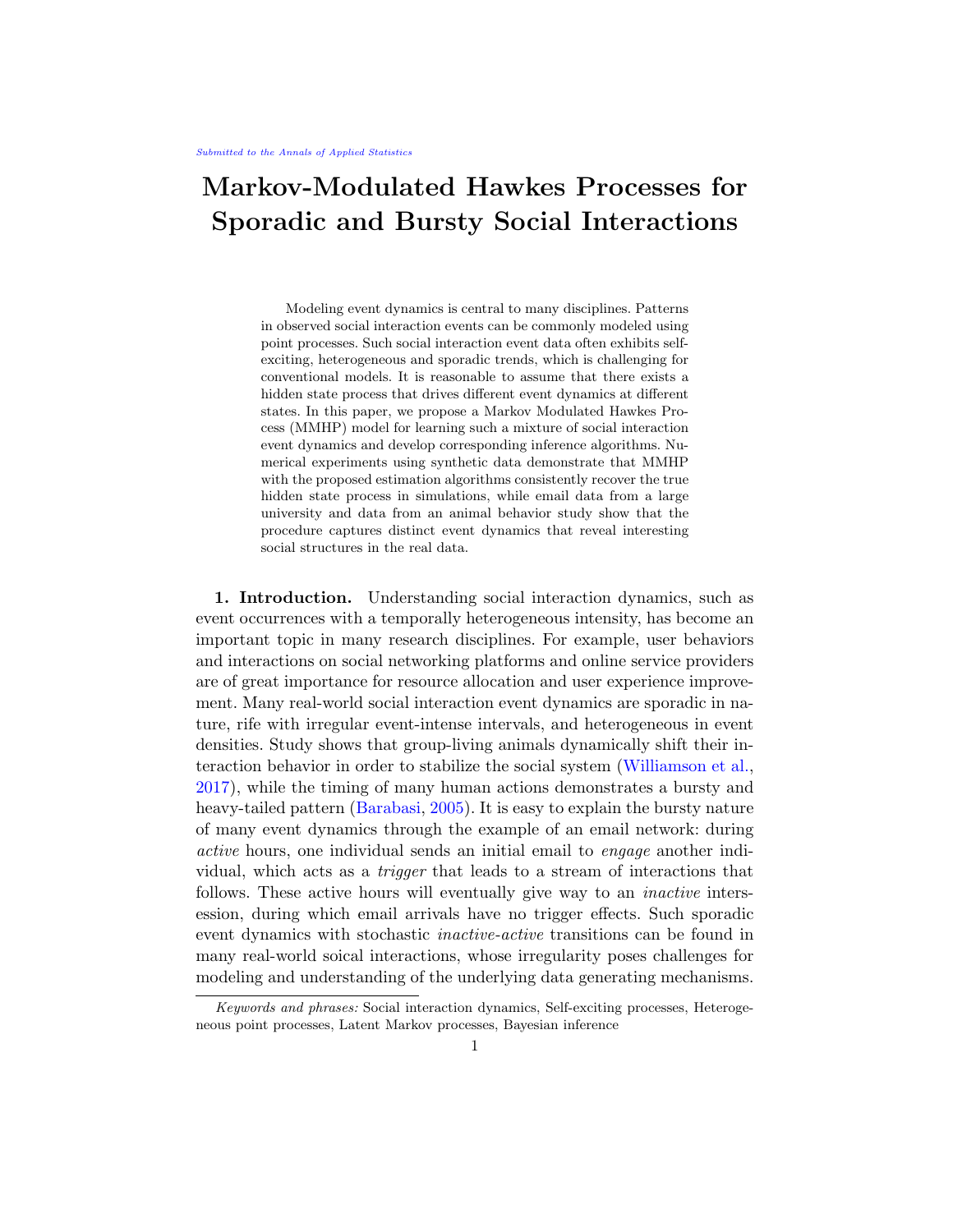(a) State separation measurements (b) Inactive state cluster trend

Fig 10: Summary of state separation result in 10 cohorts.

trend for all cohorts: each line in the plot indicates a cohort's evolving ratio of between-cluster interactions and within-cluster interactions. The thicker line segments represent the ratio values calculated for each day by using interactions within a sliding one-hour time window. Due to the fact that the study has di erent observation times within a day across cohorts, we align all the cohorts by interpolating the calculated segments (thick lines) with a thin line. We see that all cohorts show stable clustering after the 10th day.

5. Discussion and conclusion. Although dynamic social interactions have been widely studied recently, existing models cannot adequately capture the patterns of event dynamics in social interaction data { sporadic with bursts and long wait time. In this paper, we proposed a Markov Modulated Hawkes Process (MMHP) model and its inference algorithms, which segments di erent dynamic patterns in event arrival times data. Results from numerical experiments provide validating evidence on the advantages of the proposed method over comparable existing methods, in both simulated studies and a real application to both animal behavior data and email data.

In this paper, the MMHP model and its inference framework are built under the assumption that the latent Markov process has two states for better model interpretability. It can readily be extended to a R-state latent Markov process by modifying the computation of the forward-backward algorithm, as we have included in Appendix B. However, it is challenging to make this framework computationally practical for  $R > 2$ . This also raises identiability concerns between the underlying latent process and the Hawkes processes. Veen and Schoenberg (2008) pointed out that the log likelihood function of Hawkes processes may be multi-modal and locally 
at. This be-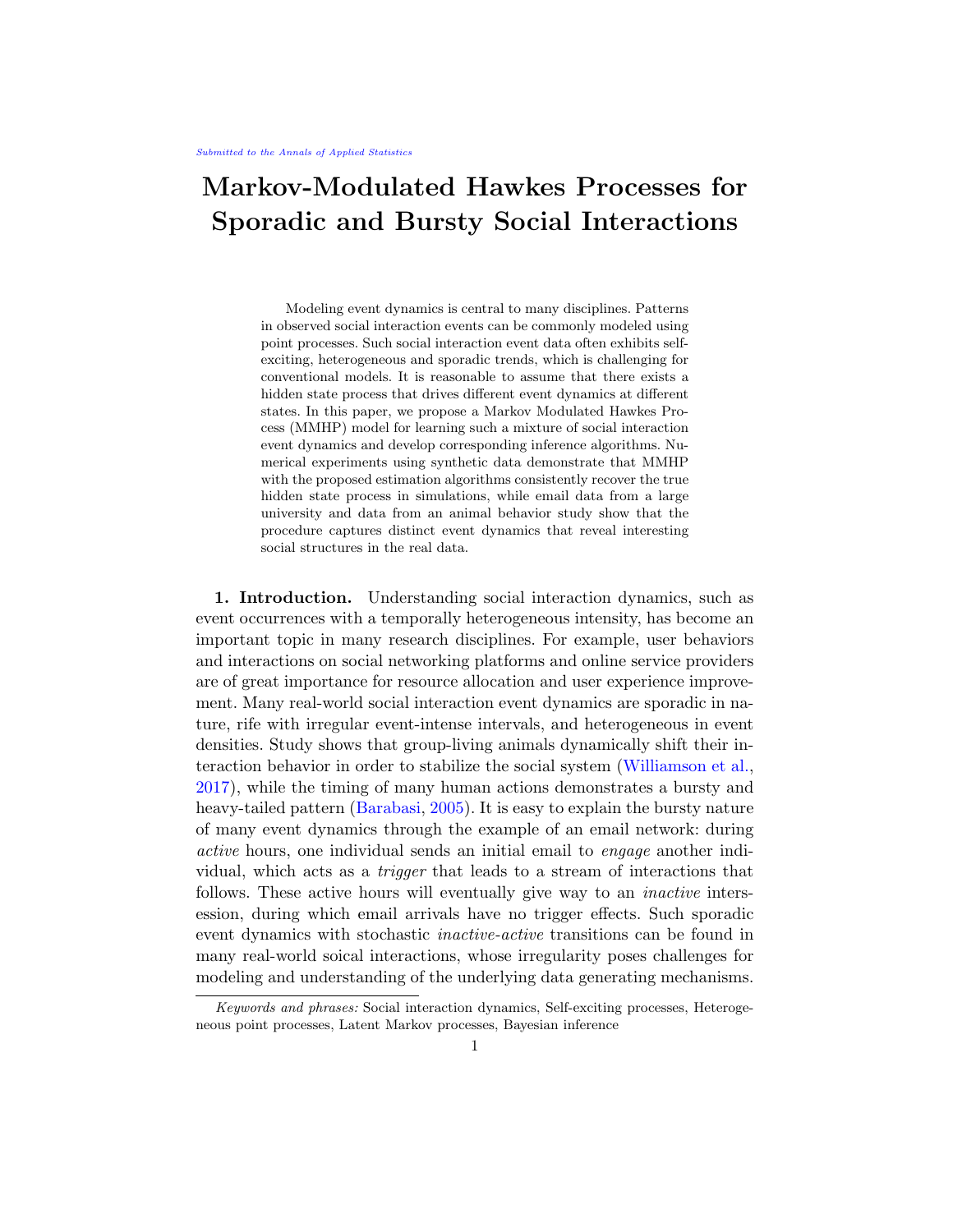comes more notable when we considerR generally parametrized Hawkes processes, modularized by a Markov process. One potential avenue is to utilise other inference schemes, such as Markov Jump processes Rao and Teh (2013). Initial simulation studies (not shown here) indicate this is a promising direction, however this procedure struggles to infer a stable latent process in our model for  $R = 2$ . Further work is therefore required to investigate this inference procedure in this setting before considering the generalR-state problem.

MMHP uses the classic exponential kernel in Hawkes processes, where represents the in
uence of historical events on the intensity and represents the decay rate of such in
uence. A potential extension of the proposed model could be introducing covariates into and . Subsequent inference can be easily conducted under our framework. Although our current work emphasizes more on the model interpretation due to the motivation from the social interaction data, our model can also make predictions on the expected number of future events with measures of uncertainty.

In this paper, we focused on modeling the sporadic dynamic of one sequence of event history that can be assumed as one non-stationary point process. In practice, some event streams might be driven by multiple dynamic processes. One such example is Du et al. (2015), who tted a nonparametric Dirichlet mixture of Hawkes processes to a large collection of document streams and clustered these news articles into separate streams, with each stream represented by a Hawkes process. A similar mixture of Hawkes processes is considered by Xu and Zha (2017). This mixture of Hawkes process is able to capture the self excitatory patterns seen in mixtures of document streams, but is not able to capture the long wait times observed in social interaction data that we consider here. Adding an inactive state with sporadic event arrivals to such mixture models via Markov modulation is a future direction worth exploring.

Furthermore, we assumed independence structure when applying the model to a network of animals. However, more research can be carried out in terms of introducing a dependence structure among dierent animal pairs in a network. Such a network-structured MMHP will lead to improvements in model estimates and interpretability. On the other hand, combined with network models, MMHP provides a way of inferring network structure based on continuous-time event data.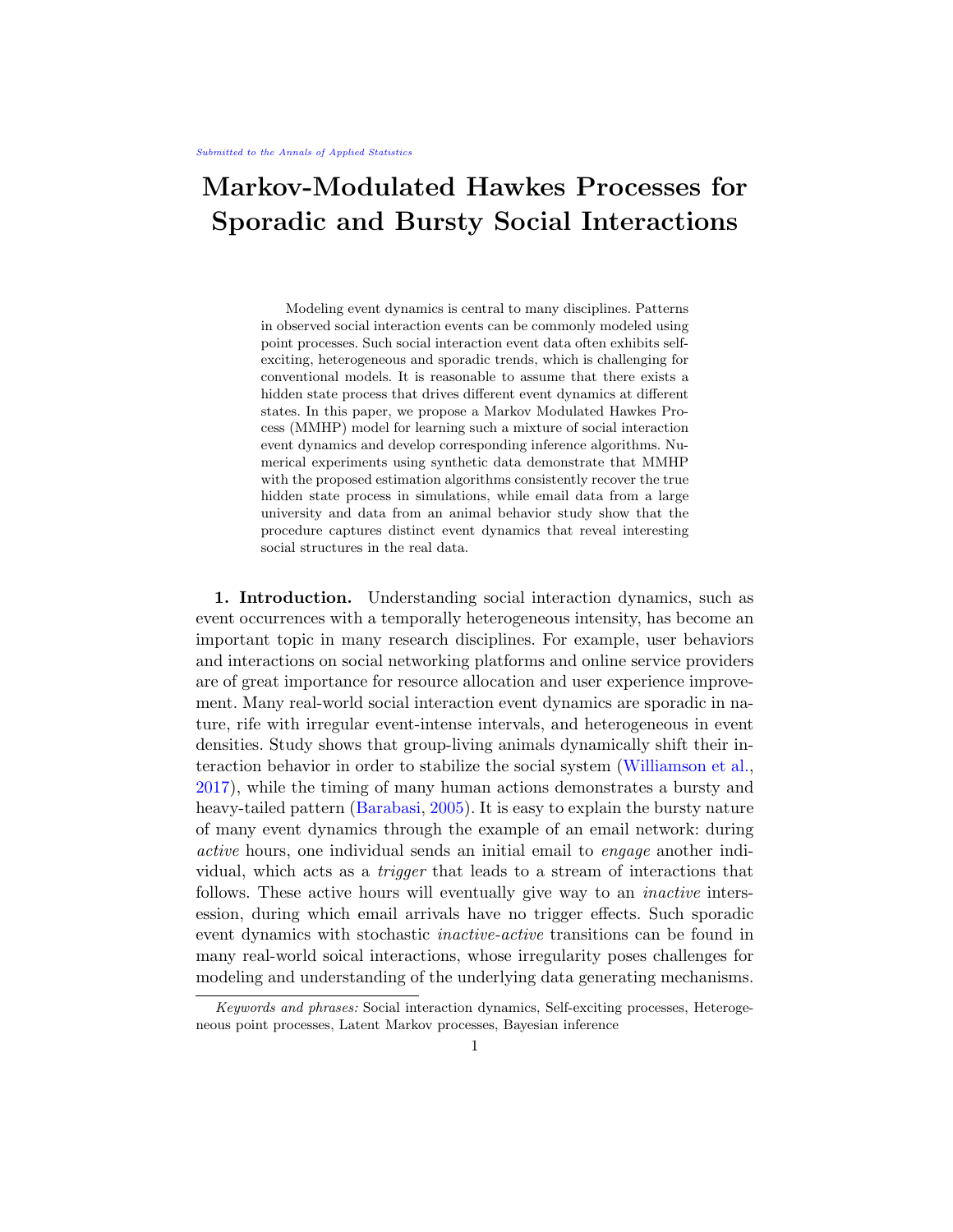#### References.

- Barabasi, A.-L. (2005). The origin of bursts and heavy tails in human dynamics. Nature, 435(7039):207{211.
- Blei, D. M., Kucukelbir, A., and McAulie, J. D. (2017). Variational inference: A review for statisticians. Journal of the American Statistical Association , 112(518):859{877.
- Blei, D. M. and Laerty, J. D. (2006). Dynamic topic models. In Proceedings of the 23rd international conference on Machine learning , pages 113{120. ACM.
- Brown, E. N., Barbieri, R., Ventura, V., Kass, R. E., and Frank, L. M. (2002). The time-rescaling theorem and its application to neural spike train data analysis. Neural computation, 14(2):325{346.
- Cohn, I., El-Hay, T., Friedman, N., and Kupferman, R. (2009). Mean eld variational approximation for continuous-time bayesian networks. In Proceedings of the Twenty-Fifth Conference on Uncertainty in Arti cial Intelligence , pages 91{100. AUAI Press.
- Dempster, A. P., Laird, N. M., and Rubin, D. B. (1977). Maximum likelihood from incomplete data via the em algorithm. Journal of the royal statistical society. Series B (methodological), pages 1{38.
- Du, N., Farajtabar, M., Ahmed, A., Smola, A. J., and Song, L. (2015). Dirichlet-hawkes processes with applications to clustering continuous-time document streams. In Proceedings of the 21th ACM SIGKDD International Conference on Knowledge Discovery and Data Mining , pages 219{228.
- Fischer, W. and Meier-Hellstern, K. (1993). The Markov-modulated Poisson process (MMPP) cookbook. Performance evaluation, 18(2):149{171.
- Forney, G. D. (1973). The viterbi algorithm. Proceedings of the IEEE, 61(3):268{278.
- Gelman, A., Stern, H. S., Carlin, J. B., Dunson, D. B., Vehtari, A., and Rubin, D. B. (2013). Bayesian data analysis. Chapman and Hall/CRC.
- Guo, J., Betancourt, M., Brubaker, M., Carpenter, B., Goodrich, B., Homan, M., Lee, D., Malecki, M., and Gelman, A. (2014). RStan: The R interface to Stan.
- Hawkes, A. G. (1971). Spectra of some self-exciting and mutually exciting point processes. Biometrika , pages 83{90.
- Hawkes, A. G. (2018). Hawkes processes and their applications to nance: a review. Quantitative Finance , 18(2):193{198.
- Kossinets, G. and Watts, D. J. (2006). Empirical analysis of an evolving social network. science, 311(5757):88{90.
- Kullback, S. and Leibler, R. A. (1951). On information and suciency. The annals of mathematical statistics, 22(1):79{86.
- Leiva, D., Solanas, A., and Salafranca, L. (2008). Testing reciprocity in social interactions: A comparison between the directional consistency and skew-symmetry statistics. Behavior Research Methods 40(2):626{634.
- Linderman, S. and Adams, R. (2014). Discovering latent network structure in point process data. In International Conference on Machine Learning , pages 1413{1421.
- Liu, Y., Gelman, A., and Zheng, T. (2015). Simulation-ecient shortest probability intervals. Statistics and Computing, 25(4):809{819.
- McDonald, D. B. and Shizuka, D. (2012). Comparative transitive and temporal orderliness in dominance networks. Behavioral Ecology, 24(2):511{520.
- Ogata, Y. (1981). On Lewis' simulation method for point processes. IEEE Transactions on Information Theory , 27(1):23{31.
- Perry, P. O. and Wolfe, P. J. (2013). Point process modelling for directed interaction networks. Journal of the Royal Statistical Society: Series B (Statistical Methodology) , 75(5):821{849.

## 22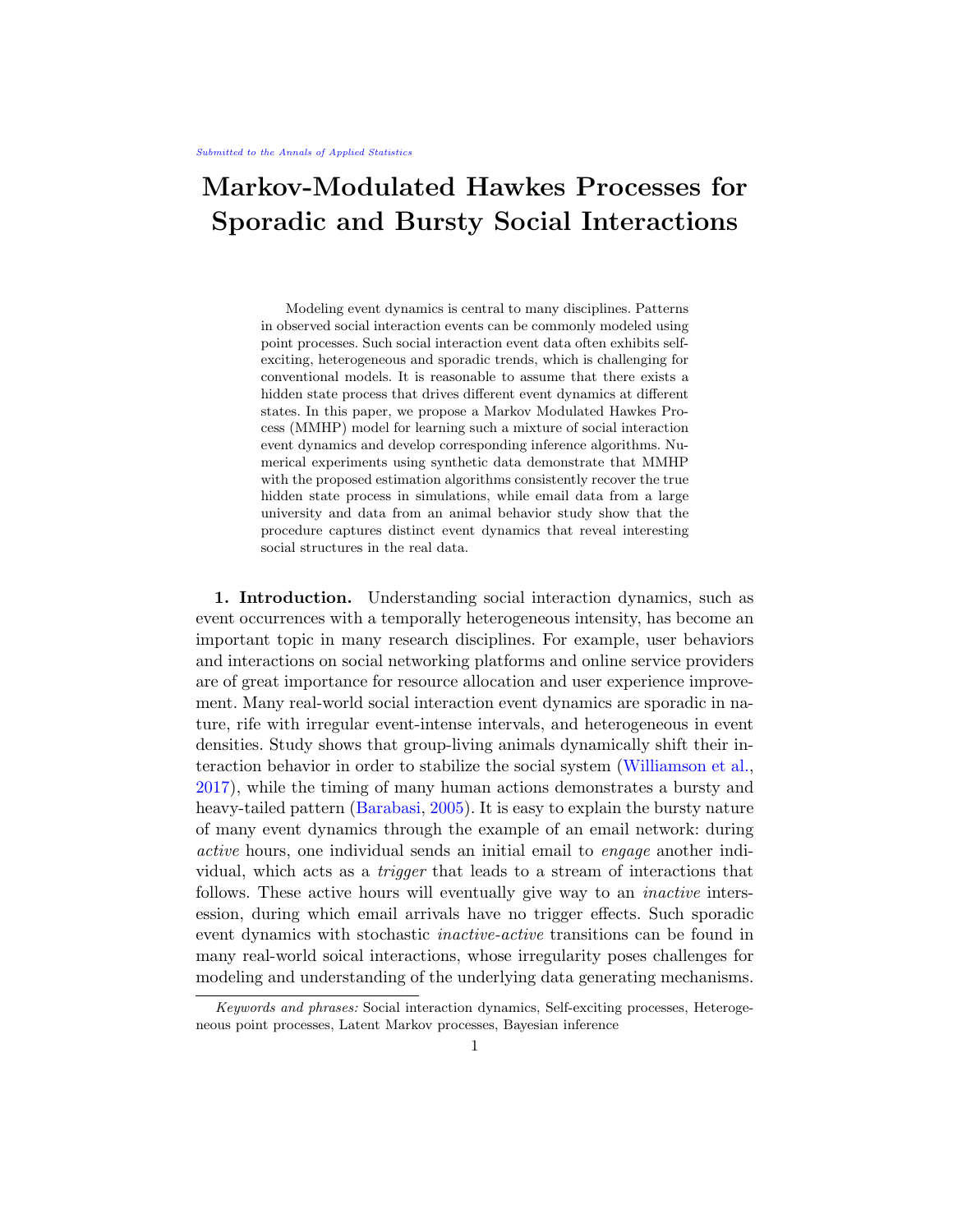- Rabiner, L. R. (1989). A tutorial on hidden Markov models and selected applications in speech recognition. Proceedings of the IEEE, 77(2):257–286.
- Rao, V. and Teh, Y. W. (2013). Fast mcmc sampling for markov jump processes and extensions. J. Mach. Learn. Res., 14(1):3295–3320.
- Scott, S. L. and Smyth, P. (2003). The markov modulated poisson process and markov poisson cascade with applications to web traffic data. Bayesian statistics, 7:671–680.
- Simma, A. and Jordan, M. I. (2010). Modeling events with cascades of poisson processes. In Proceedings of the Twenty-Sixth Conference on Uncertainty in Artificial Intelligence, pages 546–555.
- So, N., Franks, B., Lim, S., and Curley, J. P. (2015). A social network approach reveals associations between mouse social dominance and brain gene expression. PloS one, 10(7):e0134509.
- Veen, A. and Schoenberg, F. P. (2008). Estimation of space–time branching process models in seismology using an em–type algorithm. Journal of the American Statistical Association, 103(482):614–624.
- Vries, H. d. (1998). Finding a dominance order most consistent with a linear hierarchy: a new procedure and review. Animal Behaviour, 55(4):827–843.
- <span id="page-22-4"></span>Wang, T., Bebbington, M., and Harte, D. (2012). Markov-modulated Hawkes process with stepwise decay. Annals of the Institute of Statistical Mathematics, 64(3):521–544.
- <span id="page-22-3"></span>Wang, Y., Du, N., Trivedi, R., and Song, L. (2016). Coevolutionary latent feature processes for continuous-time user-item interactions. In Advances in Neural Information Processing Systems, pages 4547–4555.
- <span id="page-22-1"></span>Weiss, J., Natarajan, S., and Page, D. (2012). Multiplicative forests for continuous-time processes. In Advances in neural information processing systems, pages 458–466.
- Williamson, C. M., Lee, W., and Curley, J. P. (2016). Temporal dynamics of social hierarchy formation and maintenance in male mice. Animal Behaviour, 115:259-272.
- <span id="page-22-0"></span>Williamson, C. M., Romeo, R. D., and Curley, J. P. (2017). Dynamic changes in social dominance and mpoa gnrh expression in male mice following social opportunity. Hormones and Behavior, 87:80–88.
- Xu, H. and Zha, H. (2017). A dirichlet mixture model of hawkes processes for event sequence clustering. In Advances in Neural Information Processing Systems, pages 1354–1363.
- <span id="page-22-2"></span>Zhao, Q., Erdogdu, M. A., He, H. Y., Rajaraman, A., and Leskovec, J. (2015). Seismic: A self-exciting point process model for predicting tweet popularity. In Proceedings of the 21th ACM SIGKDD International Conference on Knowledge Discovery and Data Mining, pages 1513–1522. ACM.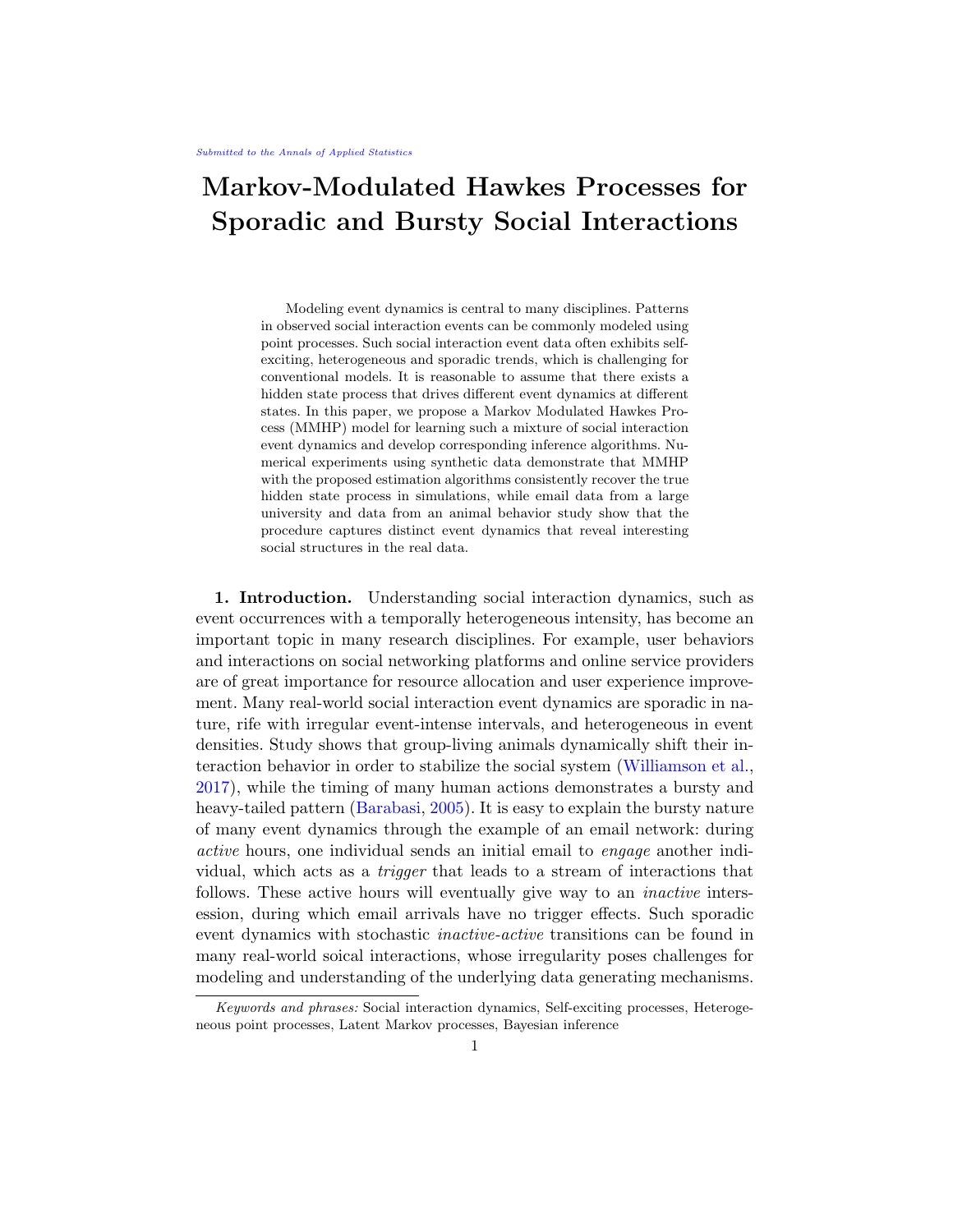#### APPENDIX A: ALGORITHMS

<span id="page-23-0"></span>A.1. Posterior Samples. Here we provide the algorithm use to draw samples from the posterior of the proposed MMHP model.

Algorithm 1 Posterior sampling of parameters for MMHP.

| Inputs:                                                                                                                                  |  |  |
|------------------------------------------------------------------------------------------------------------------------------------------|--|--|
| M(number of events), $\Delta t_{1:M}$ (interevent time)                                                                                  |  |  |
| Prior:                                                                                                                                   |  |  |
| $0 \quad U(0,1); \qquad N(0,5); \qquad \log N(0,0.5);$                                                                                   |  |  |
| $\log N(0, 1)$ ; $0 \leq 1$ ; $q_0$ ; $q_1 \log N(-1, 1)$ :<br>$1 \quad$                                                                 |  |  |
| Likelihood:                                                                                                                              |  |  |
| <b>Initialize:</b> <i>m</i> 0; $A_m[1]$ $(1 \text{ o})$ ; $A_m[2]$ 0.                                                                    |  |  |
| while $m < M$ do                                                                                                                         |  |  |
| $m$ $m+1$                                                                                                                                |  |  |
| $A_m[1]$ $A_{m-1}[1]$ $\overline{P}(Z_m=1/\Delta t_m)Z_{m-1}=1/\Delta t_{1:m-1})+$                                                       |  |  |
| $A_{m-1}[2]$ $\tilde{P}$ $(Z_m = 1/\Delta t_m/Z_{m-1} = 0/\Delta t_{1:m-1})$                                                             |  |  |
| $A_m[2]$ $A_{m-1}[1]$ $\tilde{P}(Z_m=0;\Delta t_m)Z_{m-1}=1;\Delta t_{1:m-1})+$                                                          |  |  |
| $P(\Delta t_{1:M}) = \begin{cases} A_{m-1}[2] & P(Z_m = 0/\Delta t_m)Z_{m-1} = 0/\Delta t_{1:m-1}) \\ A_{M}[1] + A_{M}[2] & \end{cases}$ |  |  |
|                                                                                                                                          |  |  |
| Posterior:                                                                                                                               |  |  |
| Use MCMC to sample from posterior distribution.                                                                                          |  |  |
| Outputs:                                                                                                                                 |  |  |
| Posterior draws of $\Theta$ .                                                                                                            |  |  |

A.2. The Viterbi algorithm. Algorithm [2](#page-24-0) describes the Viterbi algorithm discussed in the main text to infer the latent states of MMHP.

A.3. The forward backward algorithm. The forward-backward algorithm is a dynamic programming algorithm for computing the marginal likelihood of a sequence of observations from complete-data likelihood, by iteratively marginalizing out hidden state variables. As shown in Section 3.2, we obtained the approximated likelihood after marginalizing over  $Z(T)$  2  $S_{\vec{z}(T)}$ , i.e.  $\tilde{P}$  ( $H(T)$ ;  $\tilde{Z}(T)$ ). This is a function of  $\tilde{Z}(T) = fZ_0$ ;  $Z_1$ ; ::::;  $Z_M g$ , which are the states at event times. Utilizing the forward variable, we can then marginalize over  $\tilde{Z}(T)$  computationally efficiently. For convenience, we denote the event history up to  $m$ -th event  $H(t_m)$  through their interevent times  $\Delta t_{1:m} := f \Delta t_i := t_i - t_{i-1}; i = 1; \dots; mg$ . Hence the forward variable can be defined as  $A_m(z_m; \Delta t_{1:m}) := \tilde{P}(Z_m = z_m; \Delta t_{1:m})$ . It satisfies the initial condition that  $A_0(z_0) = P(Z_0 = z_0)$ . The forward iteration can be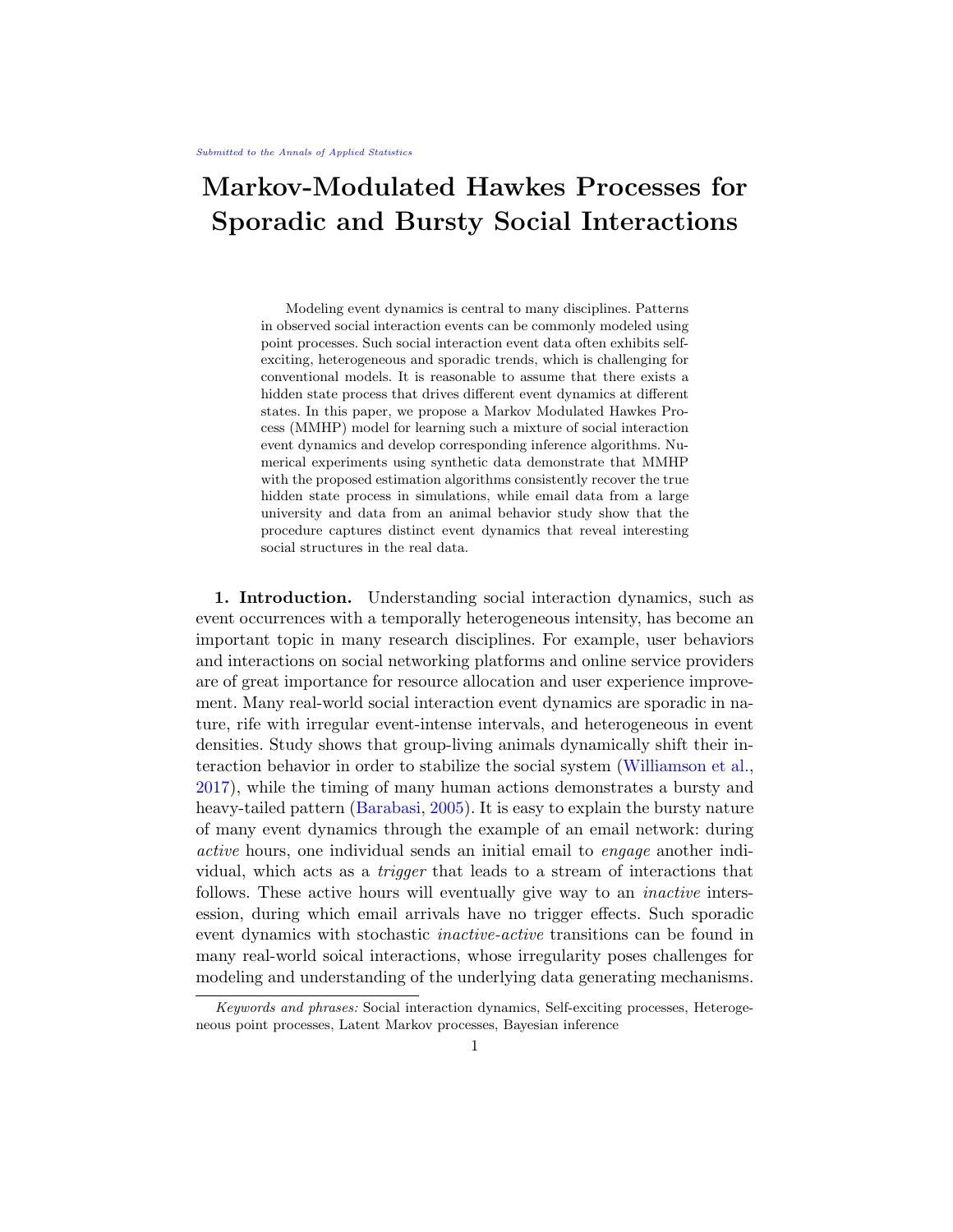<span id="page-24-0"></span>Algorithm 2 Viterbi algorithm for Markov Modulated Hawkes Process

Inputs:  $\Theta$ (Estimation of parameters),  $M$ (number of events),  $\Delta t_{1:M}$ (interevent time) Initialize:  $m \quad 0; \; v_m[1] \quad \log\left(1 \quad \hat{c}\right); \; v_m[0] \quad \log\left(\hat{c}\right)$ while  $m < M$  do  $m$   $m+1$  $v_m[1]$ k max  $v_{m-1}[k] + \log \tilde{P} \setminus (Z_m = 1; \Delta t_m / Z_{m-1} = k; \Delta t_{1:m-1})$  $V_m[0]$  $\max_{k} v_{m-1}[k] + \log \tilde{P}(\sqrt{Z_m} = 0, \Delta t_m / Z_{m-1} = k, \Delta t_{1:m-1})$  $b_m[1]$  arg max  $v_{m-1}[k] + \log \tilde{P}^{\wedge}(Z_m = 1; \Delta t_m | Z_{m-1} = k; \Delta t_{1:m-1})$  $b_m[0]$  arg max  $v_{m-1}[k] + \log \tilde{P}(\overline{Z_m} = 0; \Delta t_m/\overline{Z_{m-1}} = k; \Delta t_{1:m-1})$  $z_M$  arg max  $v_M[k]$ while  $m^{0\;\;k}\;\;$  M do  $Z_{\mathcal{M}}$   $m^0$   $b_{\mathcal{M}}$   $m^0+1[Z_{\mathcal{M}}$   $m^0+1]$ Outputs: Global optimal sequence of latent state  $(z_0; z_1; \ldots; z_M)$ 

derived as

$$
A_m(z_m; \Delta t_{1:m})
$$
  
=  $\tilde{P}$  (Z<sub>m</sub> = z<sub>m</sub>;  $\Delta t_{1:m}$ )  
=  $\tilde{P}$  (Z<sub>m</sub> 1 = z<sub>m</sub> 1;  $\Delta t_{1:m}$  1)  $\tilde{P}$  (Z<sub>m</sub> = z<sub>m</sub>;  $\Delta t_{1:m}/Z_{m}$  1 = z<sub>m</sub> 1;  $\Delta t_{1:m}$  1)  
=  $\frac{z_m}{2m}$ <sup>1</sup>  
=  $A_{m}$  1(z<sub>m</sub> 1;  $\Delta t_{1:m}$  1)  $\tilde{P}$  (Z<sub>m</sub> = z<sub>m</sub>;  $\Delta t_m/Z_{m}$  1 = z<sub>m</sub> 1;  $\Delta t_{1:m}$  1)

Given the last forward variable, we obtain the whole marginalized likelihood as  $\times$  $\times$ 

$$
\sum_{Z(T)} \tilde{P} (H(T); \tilde{Z}(T)) = \sum_{Z_M} A_M(z_M; \Delta t_{1:M})
$$

## APPENDIX B: GENERAL R STATE ALGORITHM

For completeness, we describe our MMHP procedure for general R states here. For this, we define CTMC with R states as  $Z(t)$ ;  $t \; 2 \; [0; T]_{\geq Z}(t) \; 2$  $f_1$ ; 2; ...; Rg. The initial probability vector is  $:= f_{1}$ ; ...; Rg, where  $\begin{bmatrix} R \\ r=1 \end{bmatrix}$   $r =$ 1. The infinitesimal generator matrix  $Q$  is a  $R$   $\lt$  K matrix defined as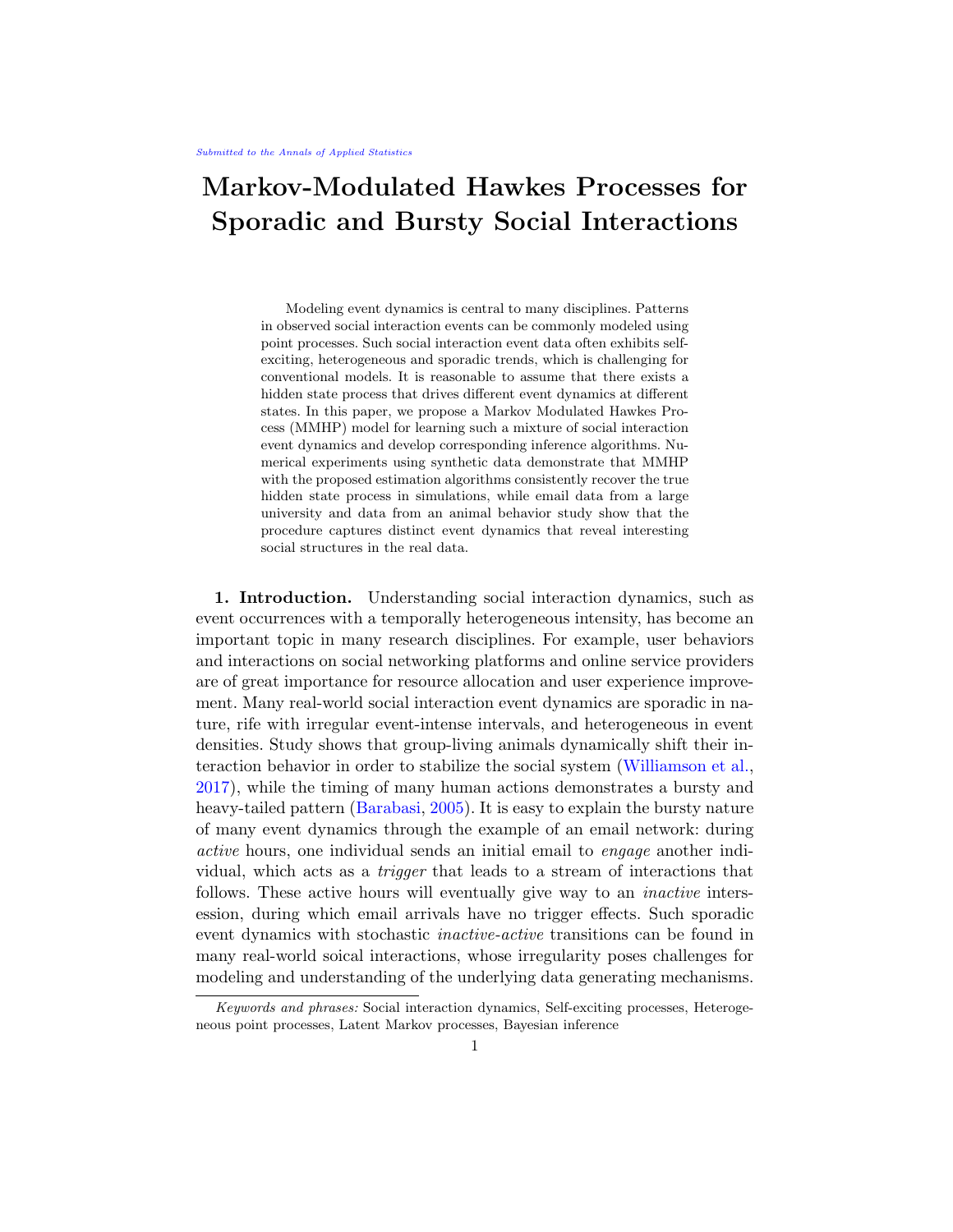

where  $q_{r,r} = \int_{0}^{r} j \epsilon r \, dr j$ .

For each  $t \in [0, 0]$ , there is a probability transition matrix, denoted as  $P(t) :=$  $[\mathbf{P}_{ij}(t)]_{ij2\text{ to },1g}$ . Each entry  $\mathbf{P}_{ij}(t)$  is defined as the probability that the chain will be in state j at time  $u + t$  ( $t > 0$ ) given the chain is in state i at time  $u$ , i.e. for each  $u \neq 0$ ,

$$
\mathbf{P}_{ij}(t) = P(Z(u + t) = j)Z(u) = i):
$$

Following Kolmogorov's forward equation, we know that  $P(t) = \exp(Qt)$ .

Given  $Z(t) = r$ , define the Hawkes intensity as  $r(t) = 0$ ;  $r + r \frac{1}{2} t_m < t e^{-r(t - t_m)}$ . To derive the forward algorithm:

$$
A_m(z_m; \Delta t_{1:m})
$$
  
=  $\tilde{P}$   $(Z_m = z_m; \Delta t_{1:m})$   
=  $\tilde{P}$   $(Z_m = z_m : \Delta t_{1:m} )\tilde{P}$   $(Z_m = z_m; \Delta t_{1:m}/Z_m | 1 = z_m | 1; \Delta t_{1:m} | 1)$   
=  $\tilde{Z}_{\tilde{X}}^{-1}$   
=  $A_{m-1}(z_{m-1}; \Delta t_{1:m-1})\tilde{P}$   $(Z_m = z_m; \Delta t_m/Z_{m-1} = z_{m-1}; \Delta t_{1:m-1})$   
 $z_{m-1}$ 

Here, to be precise,

$$
\tilde{P} (Z_m = z_m; \Delta t_m / Z_m \mathbf{1} = z_m \mathbf{1}; \Delta t_{1:m} \mathbf{1})
$$
\n
$$
= \mathbf{P}_{z_m \mathbf{1}; z_m} (\Delta t_m) \mathbf{1}_{z_m} (t_m / H(t_m)) \exp f \qquad (ujH(u)) \text{dug:}
$$

We give the full details of the algorithms required for the general R-state model in Algorithm [3](#page-26-0) and Algorithm [4.](#page-26-1)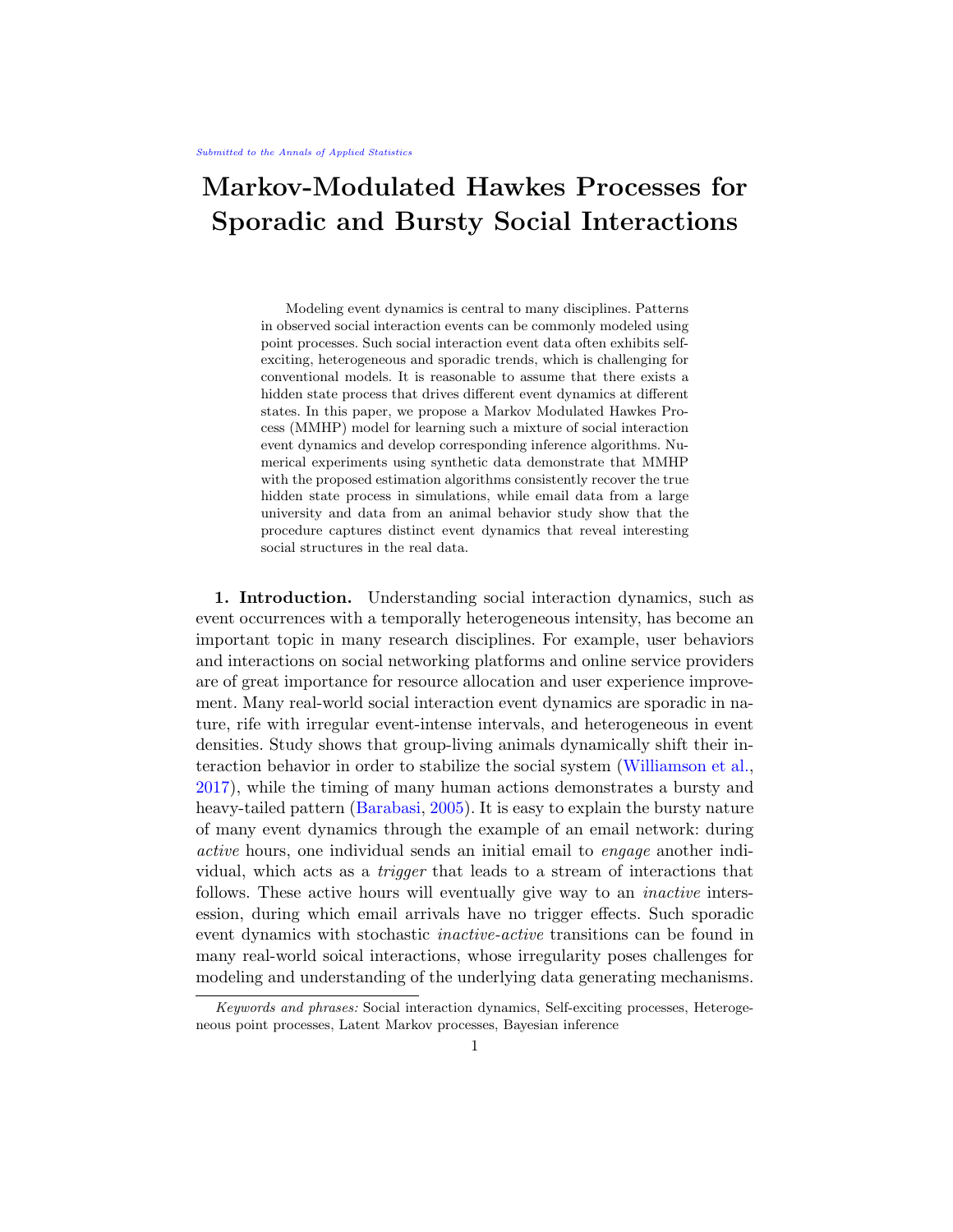<span id="page-26-0"></span>Algorithm 3 Posterior sampling of parameters for R-state MMHP.

Inputs: M(number of events),  $\Delta t_{1:M}$ (interevent time) Prior:  $0, U(0, 1); \qquad N(0, 5); \qquad \log N(0, 0.5);$  $\log N(0, 1); Q \log N(-1, 1):$ Likelihood: Initialize:  $m = 0; A_m[r] = r$ , for  $r \ge r1; \dots; Rg$ . while  $m < M$  do  $m$   $m+1$ for  $r=1,...,R$  do  $A_m[r]$  $\sum_{j=1}^{R} A_{m-1}[j]$   $\tilde{P} (Z_m = r; \Delta t_m | Z_{m-1} = j; \Delta t_{1:m-1})$  $P$  ( $\Delta t_{1:M}$ )  $\sum_{r=1}^{R} A_M[r]$ Posterior: Use MCMC to sample from posterior distribution. Outputs: Posterior draws of Θ.

<span id="page-26-1"></span>Algorithm 4 Viterbi algorithm for Markov Modulated Hawkes Process

Inputs:  $\hat{\Theta}$ (Estimation of parameters),  $M$ (number of events),  $\Delta t_1$ : $M$ (interevent time) Initialize: *m* 0;  $V_m[r]$   $\log(\hat{r})$ ;  $r = 1$ ; :::; R. while  $m < M$  do  $m$   $m+1$ for  $r=1,...,R$  do  $v_m[r]$  max<sub>j</sub>  $v_{m-1}[j] + \log \tilde{P}(\overline{Z_m} = r; \Delta t_m]\overline{Z_{m-1}} = j; \Delta t_{1:m-1})$  $b_m[r]$  arg max  $v_{m-1}[j] + \log \tilde{P}$ <sup>'</sup> ( $Z_m = r; \Delta t_m/Z_{m-1} = j; \Delta t_{1:m-1}$ ) j  $z_M$  arg max  $v_M[k]$ while  $m^{0}\stackrel{r}{\sim} M$  do  $Z_{\mathcal{M}}$   $m^{\circ}$   $\mathfrak{b}_{\mathcal{M}}$   $m^{\circ}+1[Z_{\mathcal{M}}$   $m^{\circ}+1]$ Outputs: Global optimal sequence of latent state  $(z_0, z_1, \ldots, z_M)$ 

# SUPPLEMENTARY MATERIAL

S1.1. Discussion of data binning. To further illustrate the difficulties of correctly binning continuous time data, we illustrate kernel density estimates with a range of bandwidths. As can be seen in Figure [S1,](#page-28-0) it is only when the bandwidth of the kernel density is sufficiently small that it begins to capture the sporadic and bursty nature of interaction times. This indicates that a continuous time model is needed to fully capture the dynamics in this data.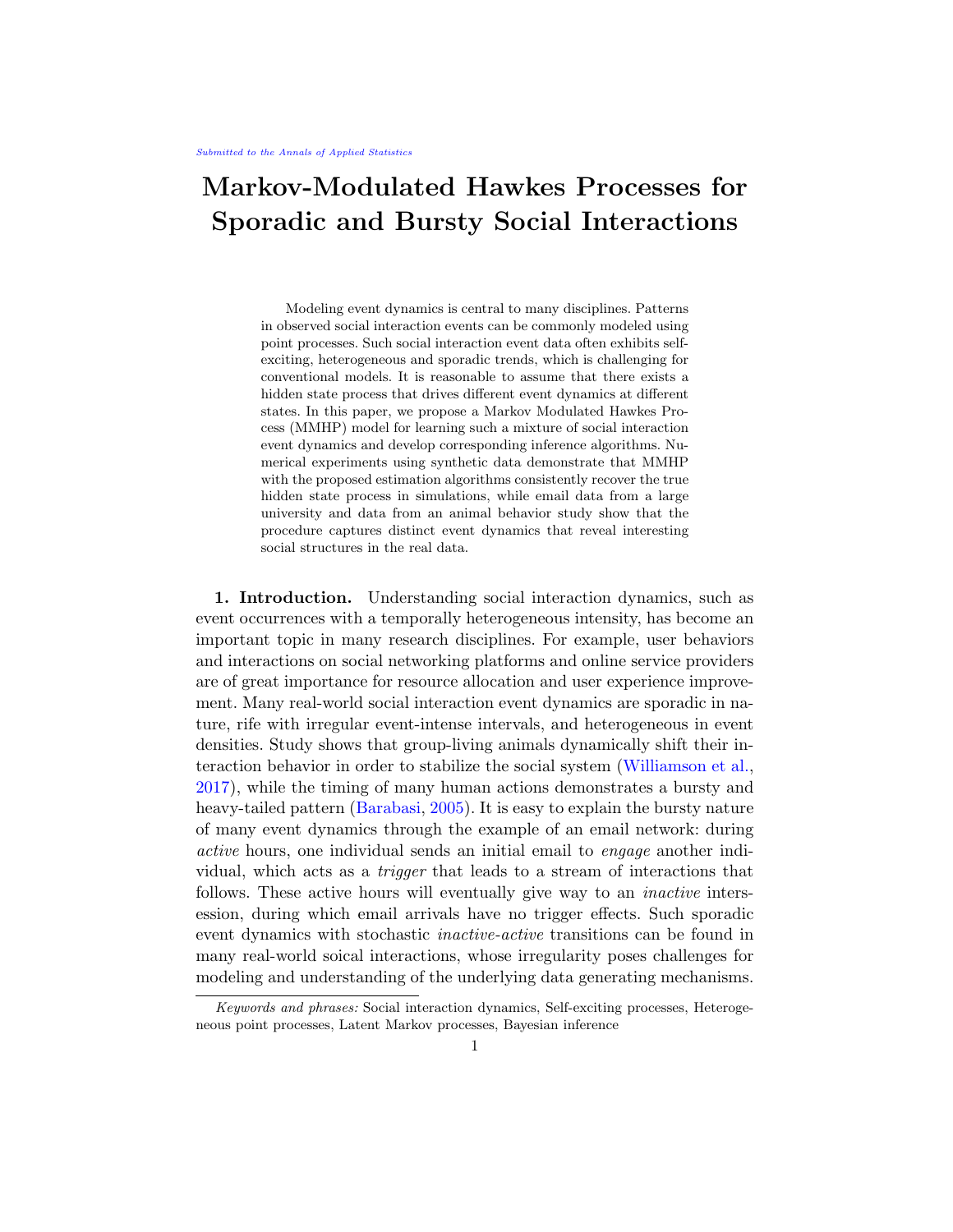S1.2. Further model comparison. Here we illustrate further how existing models fail to capture the latent dynamics present in the data we analysed.

We fit each of the other models from the literature to the email interaction data and illustrate lack of model fit using the methods described in Sec 4.2. Figures [S2,](#page-29-0)[S3](#page-29-1) and [S4](#page-29-2) so model evaluation tools for each of the alternative models considered in the paper. As shown by the compensator plots, each of these models are not able to capture the nature of this arrival data. Similarly, performing a Kolmogorov-Smirnov test on the rescaled inter-event times under each model indicates departures from independent identically distributed exponential random variables.